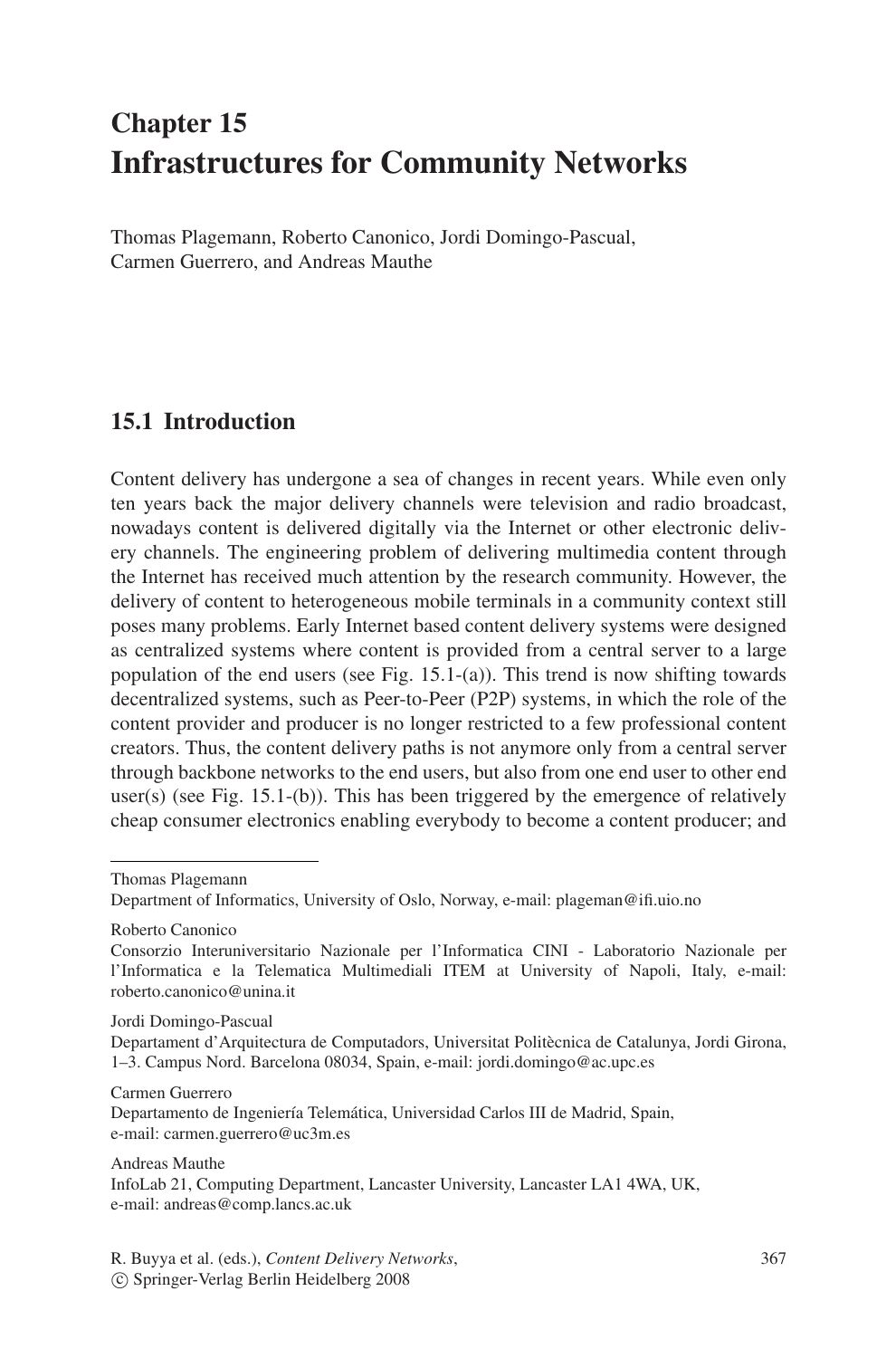

**Fig. 15.1** Content delivery paths: (**a**) traditional, (**b**) today's P2P, (**c**) future community networks to the home (based on [44])

the high penetration of high-speed network access (e.g. xDSL networks) and P2P technologies turning computer users into content providers.

The European *Network-of-Excellence* CONTENT [65] studies future developments in this area with a specific focus on the resulting research challenges related to content delivery for and within community networks. Here, the end users not only consume content but also produce it and provide core elements of the network infrastructure, i.e. the physical community network. Thus, the content delivery path in community networks does not necessarily use any infrastructure provided by Internet Service Providers (ISPs) (see Fig. 15.1-(c)).

While the term "community network" is intuitively well understood it is worthwhile to analyze the concept of community networks. Rosson et al. define [54] community networks as follows:

"*A network community is a group of people whose communication and collaboration over networks strengthens and facilitates their shared identity and goals. The emergence of network communities is a striking example of what might be called grassroots technology development[..] A community network is a special case of a network community in which a physical community coextends with the network community.*"

According to this definition, the community is not only formed by people collaborating through the network, but also by people contributing with their own resources (like in civic and neighborhood networks). Community members mainly provide the access network in the form of several kinds of wireless network technologies, which are connected to the Internet via one or several ISPs. Since a (substantial) part of the content delivery in community networks can be done within the physical community networks without any ISP involvement, there is no evidence that communities might be a larger threat to the Internet than classical Content Delivery Network (CDN) and P2P users, quite the contrary.

With respect to the content delivery, the most important insight is that the "grassroots technology development" in community networks is driven by "people", i.e. the average end users, which might not have any particular education and skills in computer and network administration, software development etc. Thus, decentralization of content delivery must be combined with self-configuring, self-organizing,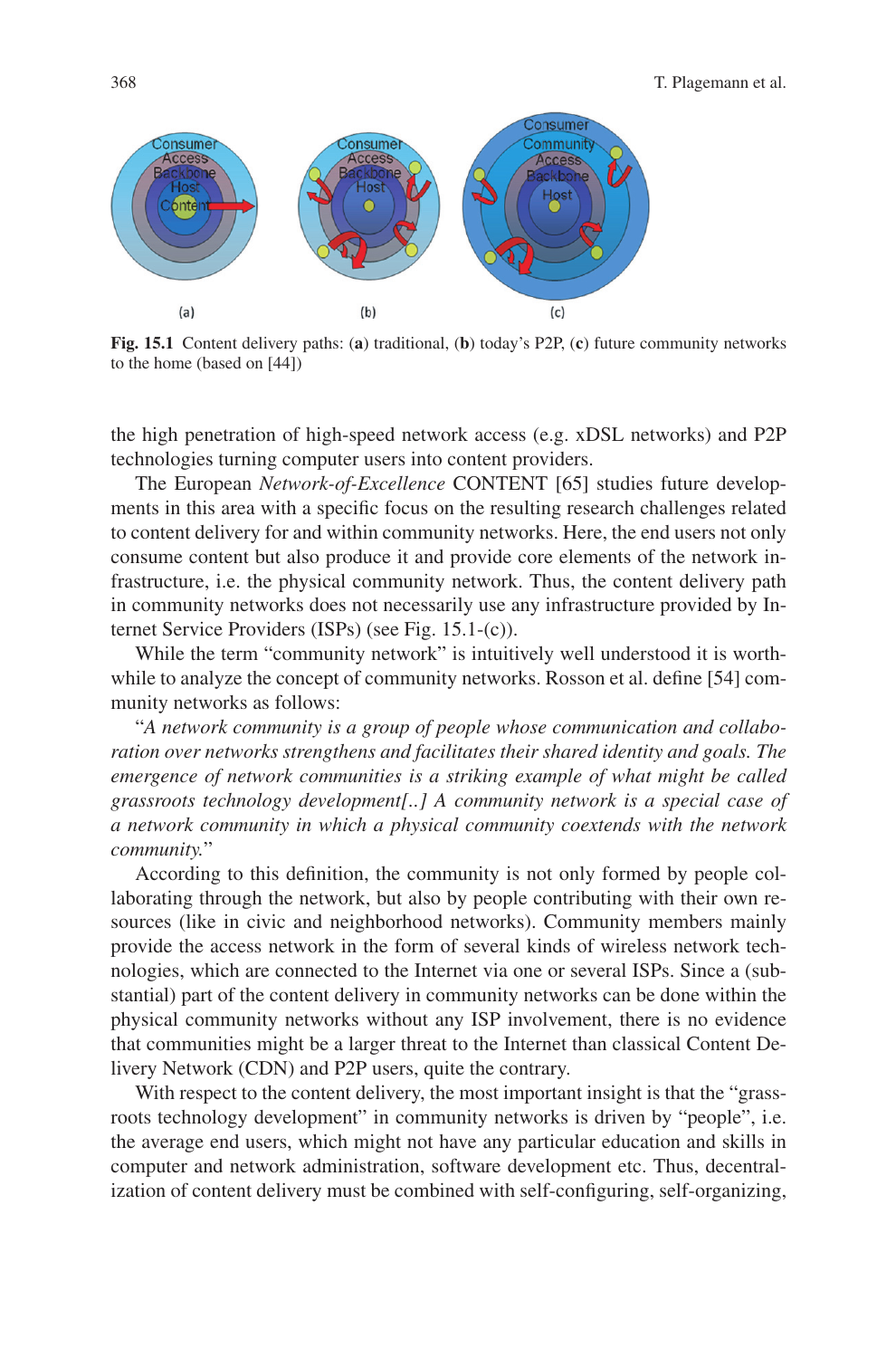self-managing, and self-adapting solutions at all technical layers to minimize the need for human intervention.

Furthermore, Cowan et al. [20] identified in 1998 that content services play a central role:

*"In fact, communities are repositories of large amounts of heterogeneous information that need to be searched, read, explored, acted upon, updated, and that offer opportunities for collaboration and other forms of two-way communication."*

In 1998, multimedia content was not central to this insight. However, we argue that the technological developments in consumer electronics and Information Communication Technologies enable the easy use of multimedia content, and by this create a strong demand for various kinds of content services in community networks. Community members do not only want to consume content, but they want to share it, to search for particular content, to combine artifacts, and to edit complex multimedia objects.

Thus, content delivery and usage is special in the context of community networks for two major reasons: first, autonomic network and overlay solutions are needed to establish and maintain proper CDNs over physical community networks; and second, arbitrary and complex content services (e.g. content adaptation, transcoding, indexing, storage) are needed that go far beyond the simple transfer and consumption of content.

In order to describe the current state and short and long term research challenges, the reminder of this chapter is structured as follows: the following section gives background information on community networks, including a simple architectural framework and related work. The description of industrial challenges and long term research challenges follows this architectural framework. In the conclusions, the most important aspects of content delivery and content service for community networks are summarized.

## **15.2 Background and Related Work**

An interesting phenomenon of the last few years is the creation of a number of Wireless Community Networks (WCNs) that provide Internet access in urban areas to community members. These networks were created either by the spontaneous collaboration of people who shared their own xDSL home connection to the Internet, or by the initiative of local institutions. For example, councils and universities have started to offer wireless access to Internet services to user communities (e.g. students) in limited areas (e.g. neighbourhoods, campuses, commercial halls) or public buildings. An example of "institutional" WCN is the Wireless Mesh Networks provided by the Town of Amherst [4] to its citizens.

The most popular "spontaneous" WCN is created by the so called "FON community" [25]. FON members (i.e. *Foneros*) share some of their home xDSL Internet connection and get free access to the Community's FON Spots worldwide. The FON community has also created a business, selling Internet access to those who decide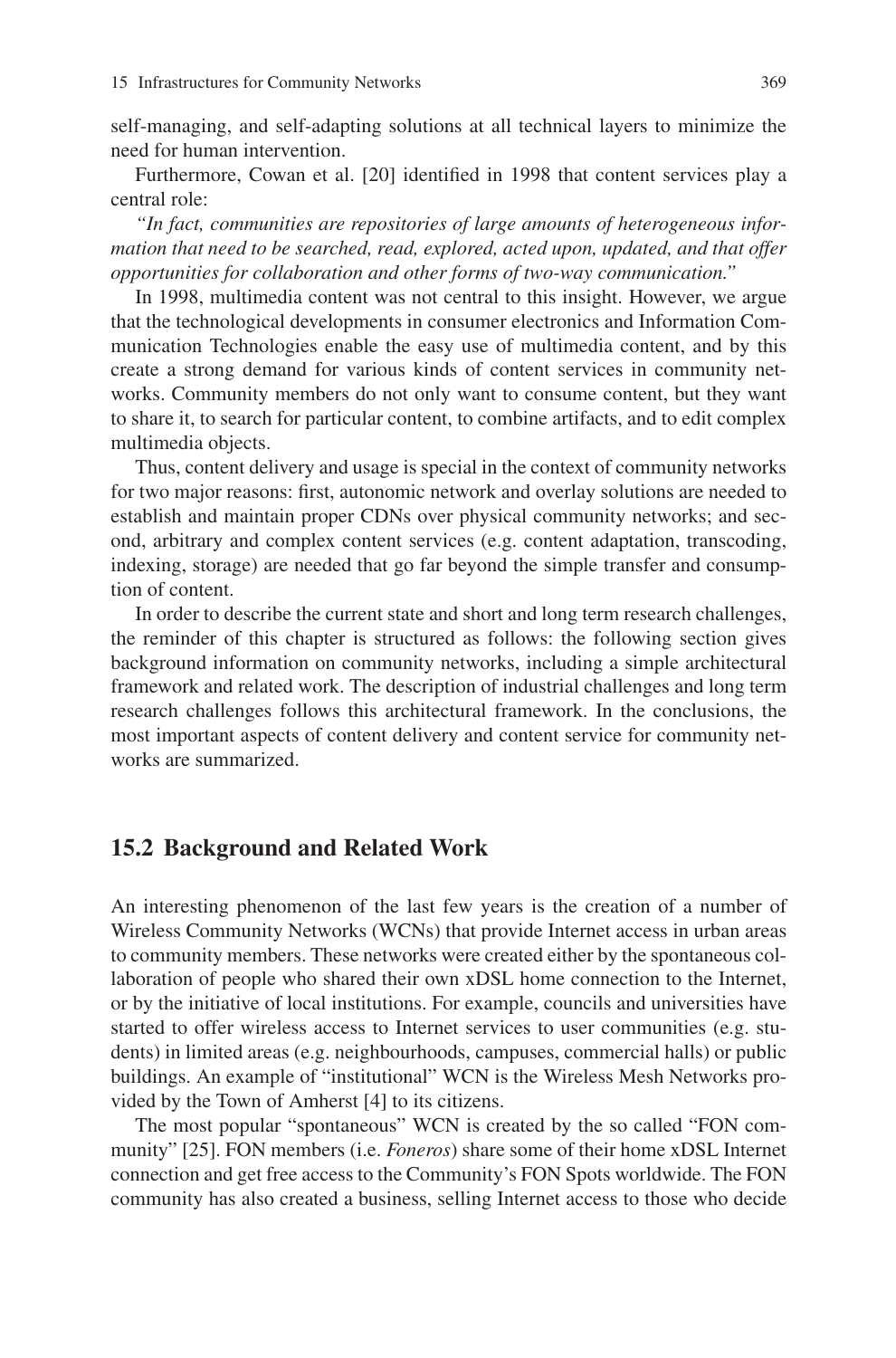not to share any connection with the rest of community. Up to now, FON is just acting as a WiFi ISP with just a peculiar business model. Some commercial Internet Service Providers in Europe have already raised concerns about legal issues related to the sharing of residential Internet access [41]. In the future, content services might be provided to the community and thereby increasing its business value. The idea of providing services to the community is already supported by the Ninux.org, an Italian community [43] that provides dynamic-DNS and a SIP-based PBX service to its members.

Interestingly enough, the spontaneous community network model has also proven to be successful in less developed countries, in particular to provide Internet connectivity in rural areas. The Dharamsala Wireless-Mesh community network came to life in February 2005, following the deregulation for outdoor use of WiFi in India. Now the network provides broadband Internet services to a few thousands users. Apart from Internet access, community members use the network for file-sharing applications, off-site backups, playback of high quality video from remote archives and extensive VoIP telephony.

To meet today's and future challenges of content delivery and usage in community networks, it is not sufficient to address individual sub-systems only, like only the CDN. Instead, the entire system, comprising IP based networks, CDNs, content services, and end users must be covered.

## *15.2.1 Architectural Framework*

In the architectural framework depicted in Fig. 15.2, community networks are expected to play a central role in the intermediate future since they provide basic connectivity. In this context, physical community networks are the sum of all the networks that interconnect devices within home environments, neighborhoods, and their combination into multi-hop and mesh networks. Comparable to social networks the primary aim of community networks is to support the local community. Since multimedia content is usually distributed over such networks, several new appealing research issues come up, as for example, mobility, nomadicity, resource assignment, user required/perceived Quality of Service (QoS) and Quality of Experience (QoE), topological robustness, resilience, and network protection.



**Fig. 15.2** High level architectural framework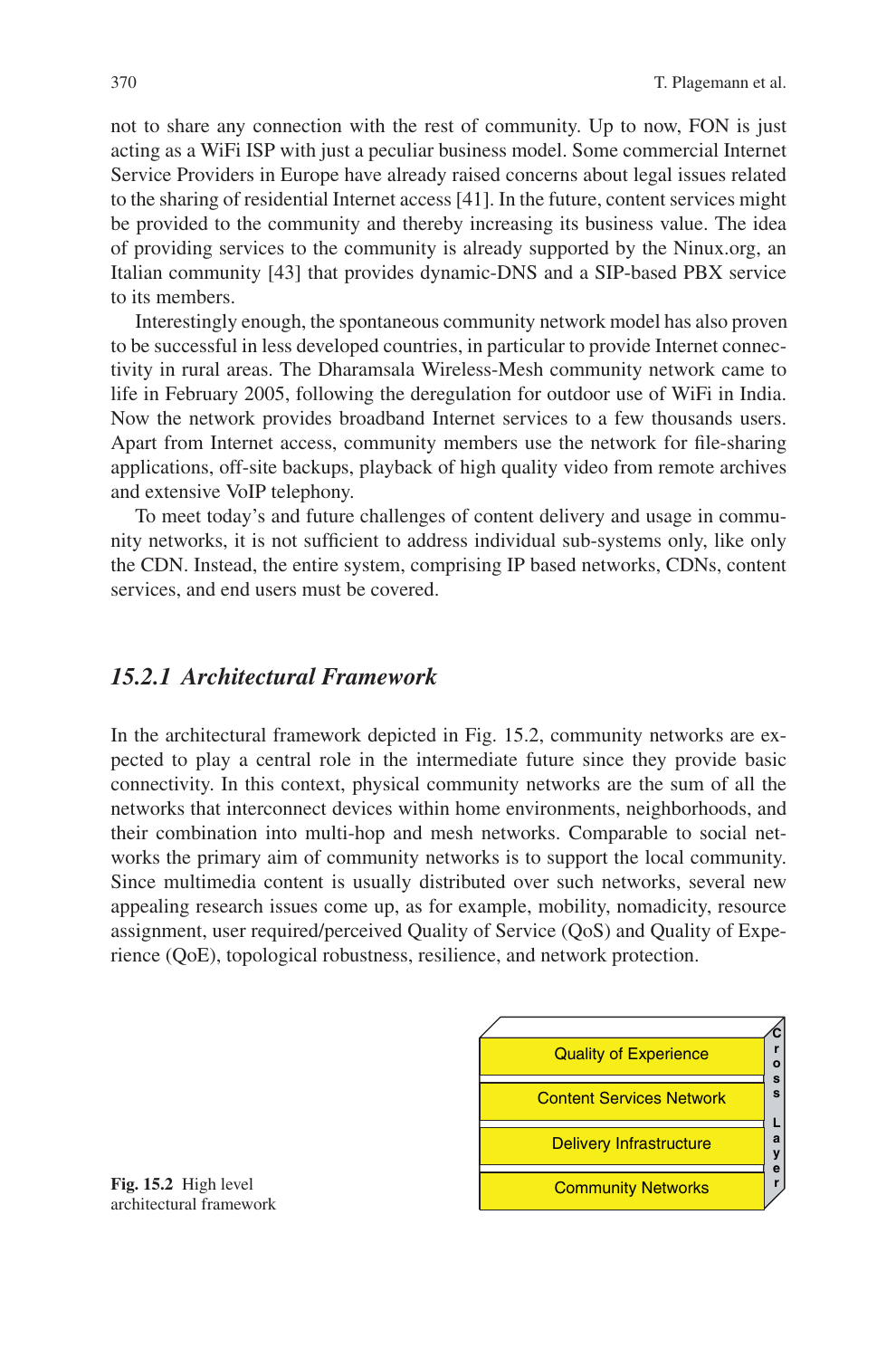Typically, overlay network solutions are used to implement CDNs, which is captured in our architectural framework by the delivery infrastructure level. They include more and more end users as well, visible as peers and overlay nodes that provide certain resources and services to the network. Overlay networks provide an abstraction that hides the irksome details in the underlying physical networks, e.g. of a wireless mesh network that forms a community network. However, overlay network solutions must also be aware of the basic properties of the underlying community networks to fulfill the non-functional requirements of services, such as resilience and performance. Typical functional aspects of overlays are caching and request routing. They can be solved through networks of proxy caches or distributed hash tables that interconnect peers directly.

On top of the delivery infrastructures, content services networks consist of a set of services for handling multimedia content. These services should support the entire life-cycle of audiovisual content and should also be able to interoperate to create complex services through the combination of several simpler ones. Typical examples of content services are automatic analysis and indexing services for content classification and content abstraction, transcoding services for format adaptation, as well as search services providing sophisticate support for content search.

Finally, on top of the architectural framework is the QoE level, which reflects the actual experience of the end user. In general, QoS is defined as a set of technical parameters capturing mainly quantitative aspects such as throughput, error rate, delay, jitter, frames per second, and bits per pixel. The lower levels of the architectural framework cover networking aware QoS parameters. However, these QoS parameters do not actually reflect the user experience, which depends not only on technical parameters, but also on the effects that failures and faults have on the actual perceived quality. Although QoE is a function of different QoS parameters at network, system and application level, there is not a direct translation between QoS parameters and QoE. Therefore, it has to be established which kind of degradation actually lowers the user experience the least.

Orthogonal to these basic four levels of the architectural framework there are several cross layer issues which are relevant for the scenario of content delivery in community networks. One important class of these cross layer issues is related to QoS parameters at different levels and how they relate and correlate to each other. Another class of cross layer issues is related to the problem that functions at different layers might impact each other, which could in the case of self-adapting solutions lead to cascading effects or unstable system behavior.

#### *15.2.2 Community Networks*

Community networks are generally networking infrastructures not owned by ISPs but by individual users or groups of users sharing resources distributed in a relatively small geographical area, like a neighborhood. Providing connectivity to community networks is a challenging task since nodes use a diversity of access technologies and can display a degree of mobility.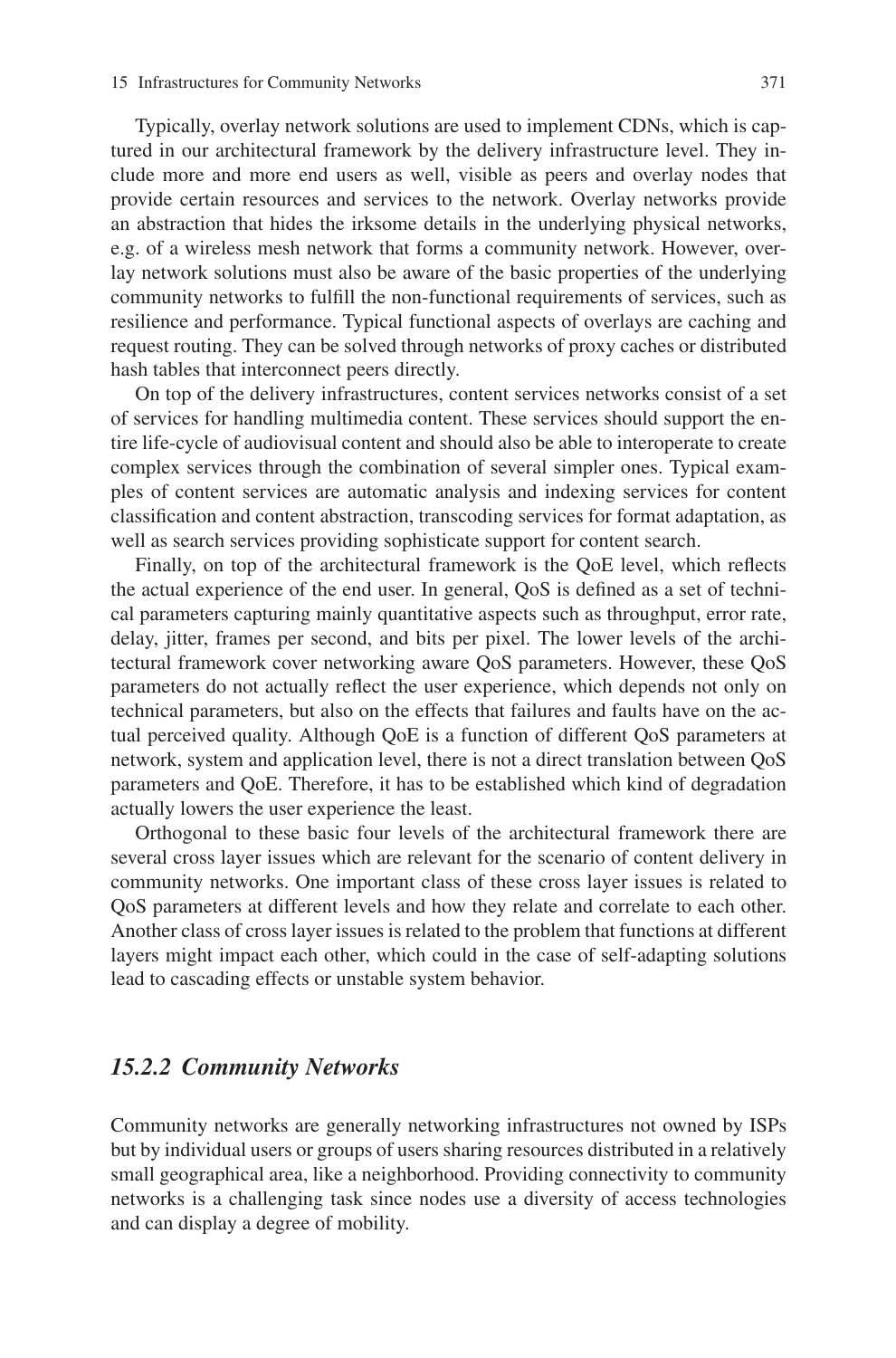Current technologies which may be used for community network infrastructure are: xDSL, Powerline, FTTH for fixed nodes connected to an ISP; WiMAX, MBWA, 3G/UMTS/HSDPA for nodes with wireless access to an ISP; WiFi and Bluetooth for mobile nodes and home networks. Due to the availability of such a large variety of networking technologies, community networks may include nodes not only acting as user terminals, but also as routers, relays, or gateways. Fixed nodes, for instance, may behave as hot-spots, whilst visiting nodes, i.e. devices traveling through the area of the community network, may behave as a mobile gateway, router or terminal.

Within the concept of community networking, multiple networking technologies come together such as mobility with Mobile IPv4 and IPv6, multihoming, network mobility (NEMO), mobile ad-hoc networks (MANETs), wireless mesh networks (WMNs), and even wireless sensor networks (WSNs) and wireless multimedia sensor networks (WMSN). Usually, this interworking of different networking technologies is not pre-planned nor is it managed by operators. Hence, self-configuration capabilities as addressed by autonomic networks are required. In summary, community networks exploit a wide range of network technologies and techniques resulting in a challenging research environment.

The community networking scenario adds extra complexity to the handover process since in addition to handover within the same technology (i.e. *horizontal handover*) the handover between different networking technologies (i.e. *vertical handover*) also has to be supported. In order to efficiently manage such heterogeneous environments, the IEEE 802.21 standard is currently being developed within IEEE. This standard aims at enabling handover and interoperability between heterogeneous network types, including 802 and non-802 networks. The 802.21 standard defines an abstraction layer, providing Media Independent Handover (MIH) functions with the goal of simplifying the management of handovers to and from different access technologies.

As the distribution of multimedia content includes real-time delivery, QoS becomes a key aspect in community networks. QoS provision is still an open issue in wired networks, but it is even more complex in wireless environments. In this context, the evolution of the IEEE 802.11 extensions to provide QoS is crucial for the deployment of Multimedia Wireless. Also, contributions for QoS in MANETs and WMNs are of utmost importance for content delivery in community networks.

#### *15.2.3 Delivery Infrastructures*

Delivery infrastructure in the context of this chapter refers to a logical infrastructure created on top of a community network with the specific purpose of enabling access to content services. Most of today's delivery infrastructures mainly aim at the efficient delivery of content to community members. To overcome the limitations of the traditional client/server approach, the P2P paradigm is becoming more and more popular. P2P infrastructures usually implement some form of overlay network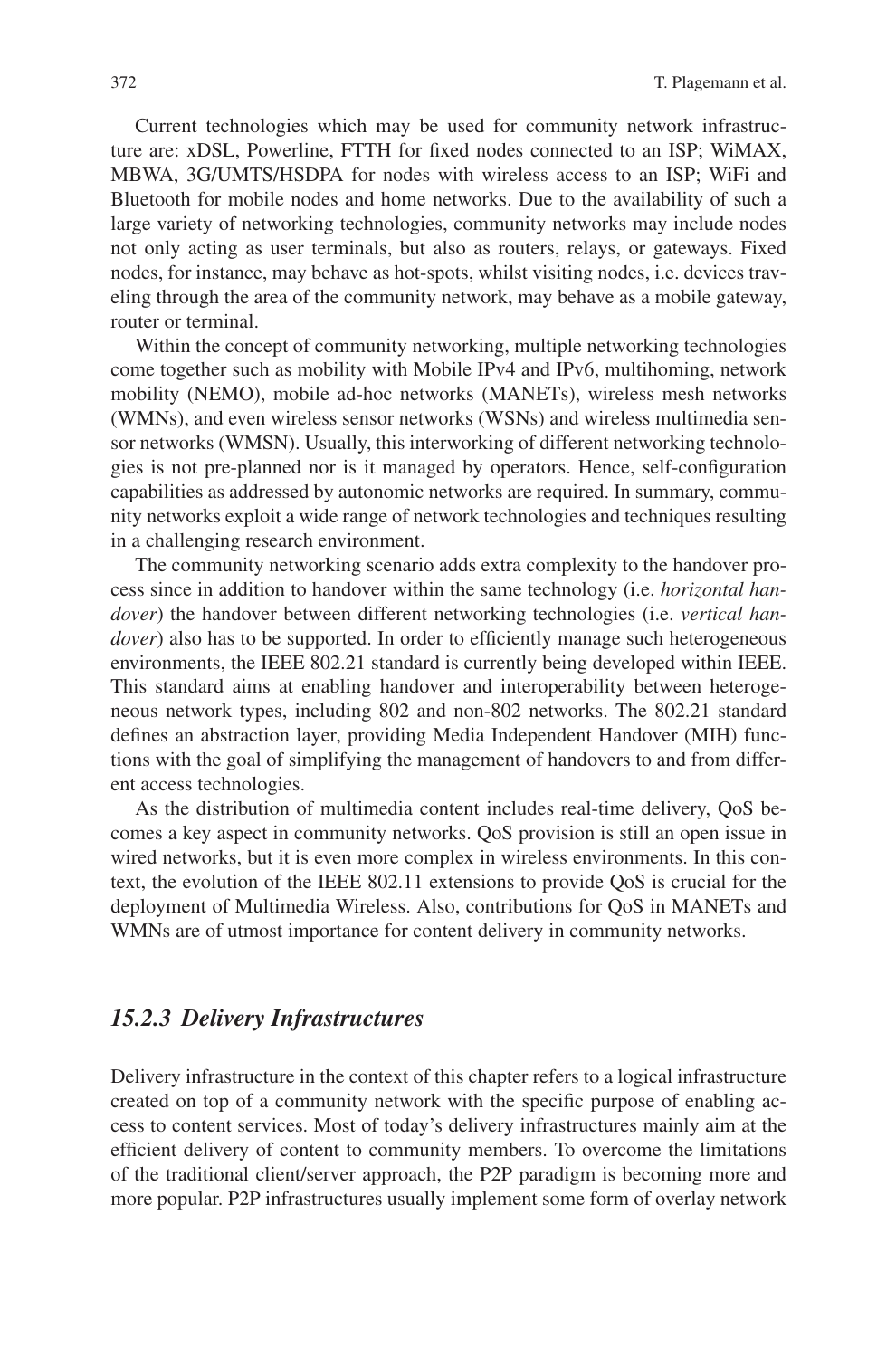to deploy services that cannot be directly embedded in the underlying network, e.g. multicast routing object location, and event propagation.

Typical supporting services implemented by means of overlays are for instance request routing and actual content delivery. These services can either be implemented with the collaboration of end systems alone, or with support of specialized proxies.

A common theme in the research of delivery infrastructures for community networks is *autonomicity*. Community networks are largely based on collaborating individuals that provide resources to the community network. Therefore, P2P technologies are very important not only in the case of downloading and streaming of stored content, but also for live streaming and every other aspect of resource sharing.

Considering the key building blocks of the widely deployed P2P based CDNs, three basic elements can be distinguished, viz. the *peer-to-peer overlay network*, a specific *content delivery strategy*, and a *caching strategy*. The overlay network is responsible for connecting the participating peers, management of joining and leaving peers, and routing of queries and other messages. The content delivery strategy is responsible for delivering the required content from the source to its destination. The last strategy increases the availability of the content in the P2P system and its efficiency.

The enormous potential and advantages of decentralized infrastructures has already become apparent in the days of Napster. Since then, significant research efforts have been invested in designing self-organized, scalable, robust, and efficient overlay networks. However, it is crucial to note that the performance of a P2P overlay depends on various factors (e.g. application, resources of participating peers, and user behavior) that are less relevant in centralized systems. For example, a specific overlay design can perform well in the case of low churn rate whereas in the case of high churn its performance may decrease to average. Furthermore, content delivery systems pose certain requirements on overlay networks, like finding users that are sharing the demanded files, incentive mechanisms, or enabling efficient inter-peer communication at low costs. Thus, there are many research initiatives to study the direct or indirect influences and dependencies between P2P overlay networks and the underlined networking strategies in a content delivery system.

Considering content delivery strategies, many aspects have to be taken into account separately alongside of interdependencies that might exist. Their influence is crucial for the overall efficiency and performance of a content delivery system. One of the most important aspects is choosing a scheduling strategy for the files to be transmitted. Download strategies as the one used by BitTorrent or network coding are proven to be very efficient for long and large scale downloading sessions [26, 27]. However, with the current trend of content delivery technology, such as Podcasting, new challenges are arising. Therefore, it is necessary to investigate if the aforementioned state-of-the-art strategies are still appropriate, given the requirements of emerging content sharing and delivery strategies.

Not only file sharing, but also the use of live streaming applications is growing fast in community environments. These applications and many others relying on continuous data flows, from IPTV to massive multiplayer online games, have special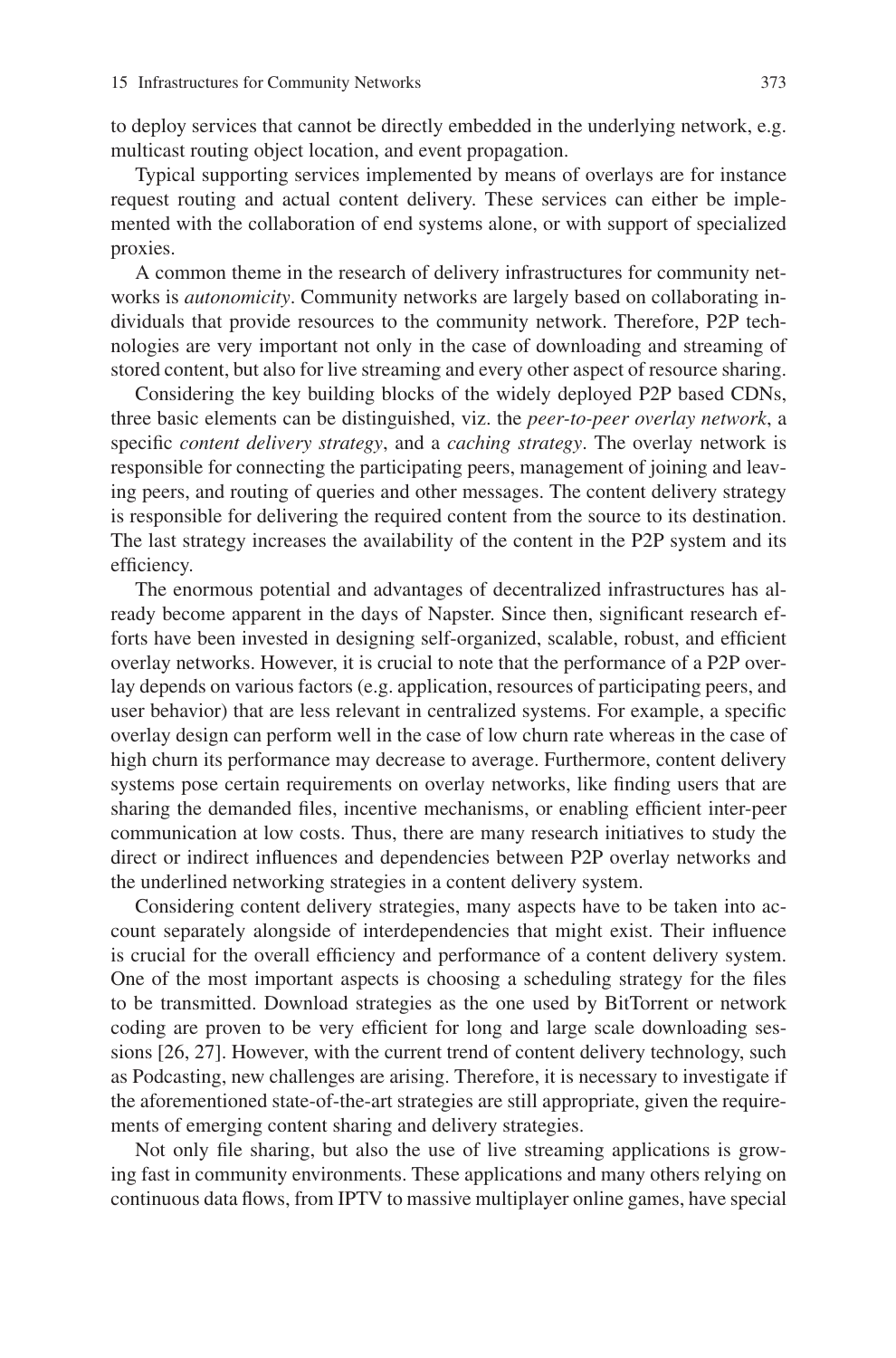needs. They are delay sensitive, need group communication and QoS support. Many solutions have been proposed, but none has been adopted on a wider scale. Nowadays, protocols designed for continuous data flows do not rely exclusively on the classical client/server model, but can also organize the receivers into an overlay network, where they are supposed to collaborate with each other following the P2P paradigm.

Many recent proposals related to Live Audio/Video Streaming using P2P overlays are derived from initial work that extended application-level multicast to the end systems [17]. The first generation control-driven approach focuses on building an initial overlay corresponding to the control plane and is usually implemented as a mesh or a tree. A second overlay, usually a spanning tree, is then created and managed for the actual data transmission. Peercast [12] is the most famous example with a popular implementation and a large audience. A lot of work has been carried out to improve the control plane in order to cope with the high dynamics of the P2P overlay. For example, Nice is using a sophisticated clustering scheme [8]. More recent work tries to improve robustness using a hybrid tree/structure. An example for this is Bullet [31]. A new generation, data-driven approach stresses the need to cope directly with data. Peers exchange data availability and then they choose their neighborhood according to the data they need [8]. Further, epidemic algorithms are currently being proposed in systems such as Donet [63] to improve the data delivery. P2P Live Streaming is already reality. However, so far little has been done to demonstrate their efficiency on a very large scale. Simulation is one way to validate the feasibility of such dynamic infrastructures [50]. An alternative approach is to study proprietary applications in real testbeds, like PlanetLab [46]. The largest P2P Live Streaming deployments are related to IPTV applications and are only associated to proprietary protocols and architectures [41, 47, 48, 53, 56, 57, 58]. Thus, only their behavior but not the protocols itself can be analyzed.

The behavior of peers in a community network plays a key role. At the one end of the scale are altruistic peers that provide resources without expecting any return. At the other end there are so called "free riders" who only consume but do not provide any resources, which is a rational behavior in systems without any sharing incentives. Therefore, it has become clear that some kind of incentive scheme is necessary to achieve an optimal utilization of system resources in a system context as well as for individual peers. This is currently an active research area.

## *15.2.4 Content Services Networks*

On top of the delivery infrastructure resides the content services network. A content services network is an infrastructure that provides a whole range of services to optimize the content experience. Users might be able to access such services for easier navigation, and personalized adaptation of content to their needs. In fact, the idea is to use so called content services in conjunction with the underlying network infrastructure to provide a network of content services and by doing so, create a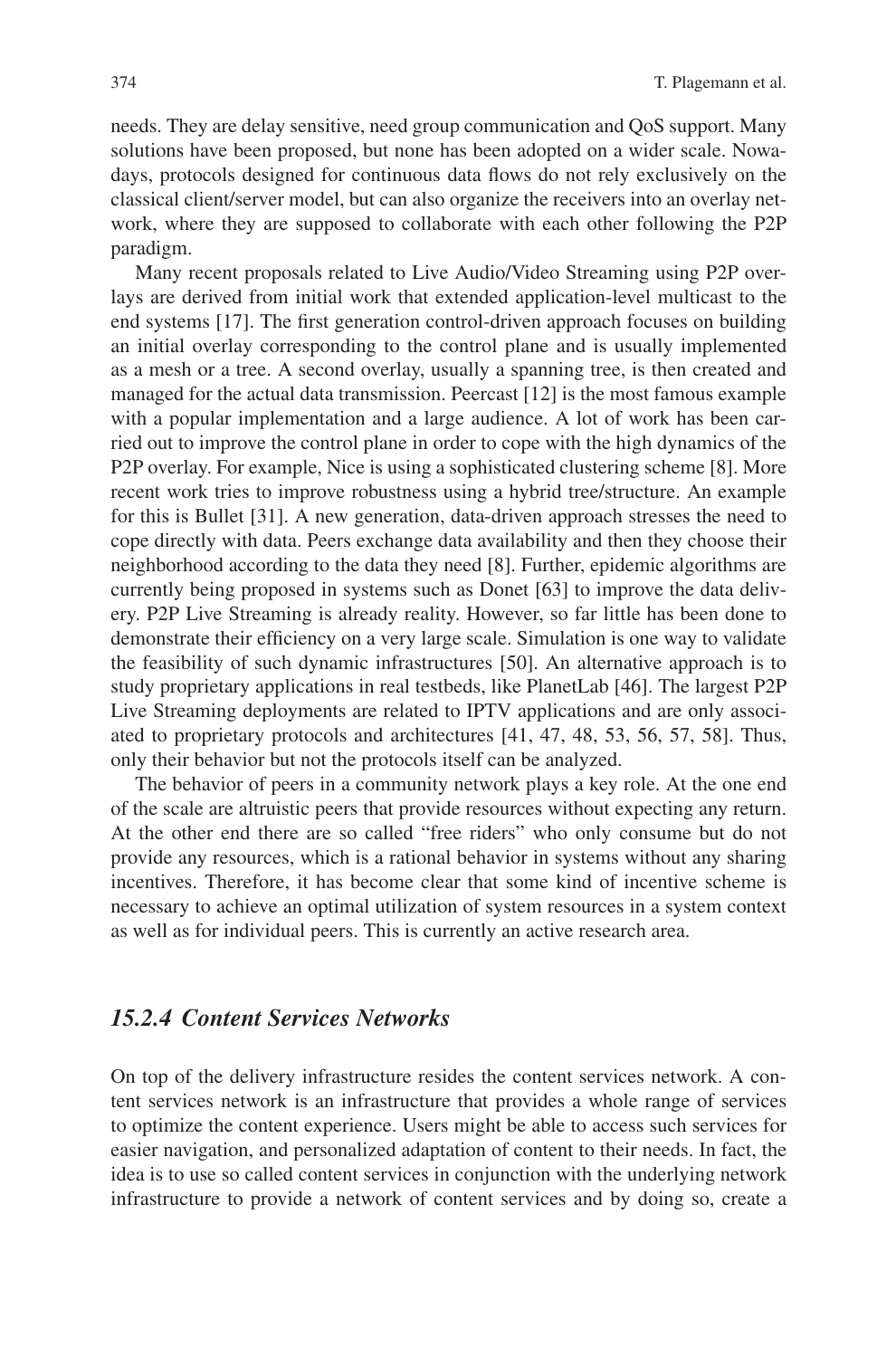content network. Content services network subsumes a number of sub-areas that can be grouped into:

- **Content Services Network Architecture and Services Framework** comprising issues related to the underlying architectural model for content service networks.
- **Service Interaction** encompassing all issues related to service integration and usage in general, such as service discovery, service description, service quality, service level agreement, etc.
- **Service Instances** include specific content services that improve the delivery and user experience in content service networks.

The aim of building a content services network is to integrate, in an open way, tools and mechanisms that enable the creation and re-purposing of assets for the benefit of the communities of users as well as allowing commercial use by innovative companies. In order to achieve this, a suitable model and architecture that allows to easily "plug" such content services into the services network is necessary. Recently, the concept of Service Oriented Architecture (SOA) has been introduced to achieve optimal support for business processes through the underlying IT architecture [13]. The main benefits of a SOA are reusable components that can be easily organized to build flexible and modular applications. Therefore it seems to be an appropriate abstraction for content services networks. At present, the SOA paradigm is mostly realized using Web Services [7].

Two major research issues within a service based content network architecture are related to *service interaction*, i.e. the way services are described and the way appropriate services are discovered. *Service description* is a fundamental issue for ensuring easy user access and a simple management of services. Examples of standards in this area are for instance those defined by the W3C for the Semantic Web [2]. Several formalisms have been proposed, at various expressivity levels, from simple semantic mark-up syntaxes (e.g. RDF [36]) to ontologies (e.g. OWL [19]). An OWL-based Web Service Ontology, OWL-S, has been proposed specifically for Web services, in order to describe their properties unambiguously [37]. A recent initiative defined a *Semantic Web Services Framework* (SWSF) [11], which includes the *Semantic Web Services Language*. There is considerable ongoing work in the area of *service discovery*. Both, UDDI [59] and the ebXML registry [24], for example, support finding services by name, type, and binding according to a taxonomy. Another specification effort is WS-Dynamic Discovery [38], a local area network service discovery mechanism for discovering Web services by using local-scoped multicast.

*Service instances* represent the value added services that are provided within (or at the edge) the communication infrastructure for tailored and adapted content delivery. Many different kinds of services can be envisaged in this context; for example, content adaptation service and QoE. Issues related to content adaptation have been addressed for some time. For instance, Smith, Mohan and Li have presented research dealing with ad-hoc adaptation for heterogeneous terminals. Their work has focused on the definition of techniques for content representation, among which the so-called InfoPyramid [39] plays a major role. Lemlouma and Layaida present in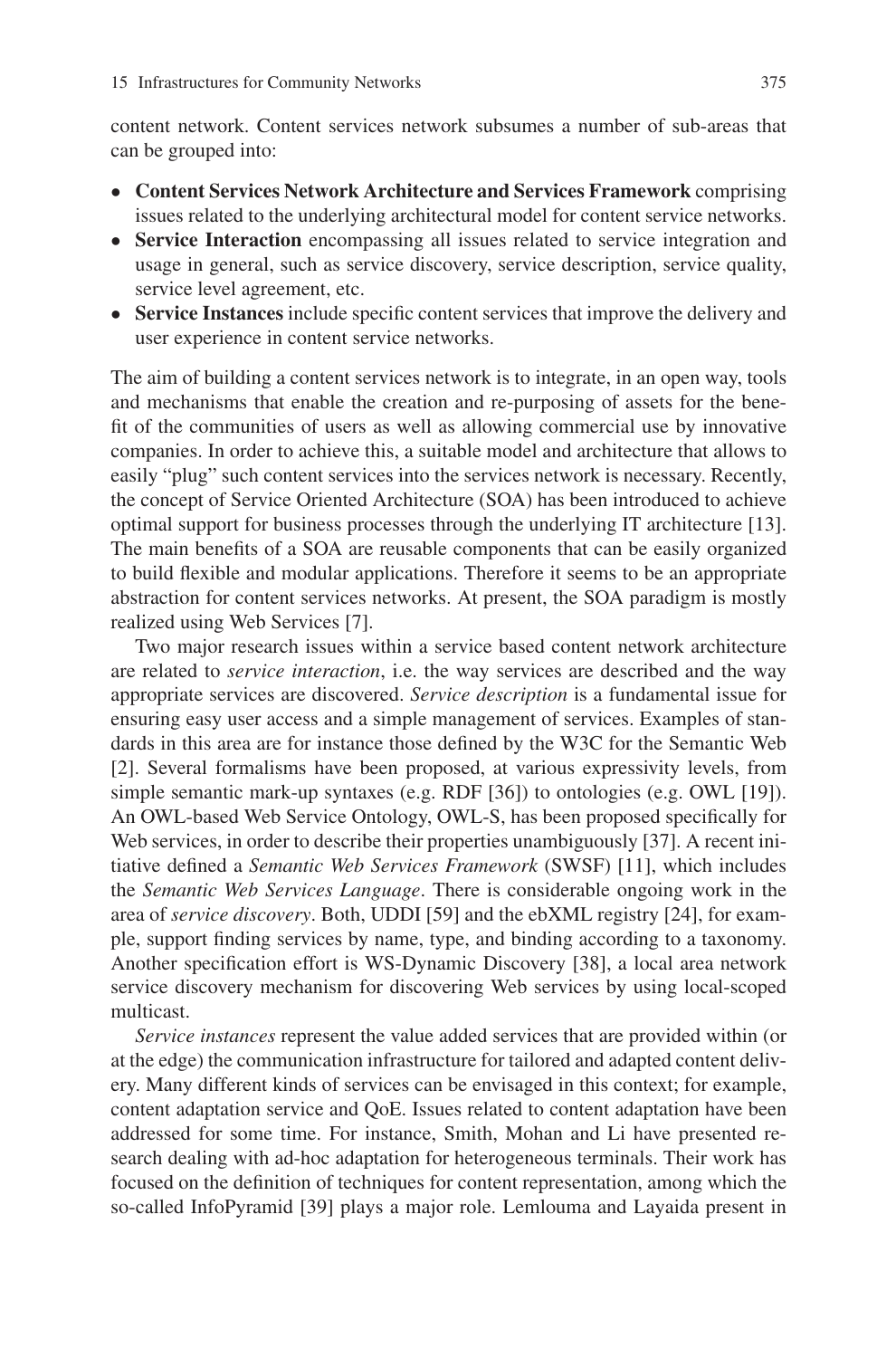their work a novel technique for content negotiation [34]. They introduce the Negotiation and Adaptation Core (NAC), a basic system for negotiating and adapting multimedia services to heterogeneous terminals. Lum and Lau highlight in [35] the need for content adaptation and propose to use a Decision Engine as the logical entity in charge of taking decisions on how to adapt a specific content to client's presentation capabilities. Boll, Klas and Wandel propose in [15] a three-stage adaptation strategy, based on Augmentation, i.e. pre-adaptation during which alternative versions of a content are realized; Static Adaptation, i.e. deletion of the non-relevant alternatives; and Dynamic Adaptation, i.e. choice of the most appropriate alternative among those who survived the previous phase.

Previous research efforts towards the assessment of the end user perceived quality are mostly adequate for MPEG-2 videos only. They are based on either objective or subjective procedures. Subjective approaches assume human experience as the only grading factor, i.e. QoE. Objective procedures are performed without human intervention and give more stable results, but do not necessarily reflect the user quality perception. Examples of objective metrics are PSNR, MAE, MSE, and RMSE [52, 60, 61]. The methods for assessing the perceived video quality objectively do not usually take the Human Visual Senses (HVS) sufficiently into account. The human senses cover many errors quite effectively. Thus, objective measurements may not reflect the user perceived quality. Other methods that also consider HVS are therefore required (see [33, 62, 64]). The goal of this work is to provide QoE assessment as a service within the Content Services Infrastructure.

#### **15.3 Visionary Thoughts for Practitioners**

Industry related and short term research challenges are, in contrast to the long-term research challenges, less speculative and more focused on what can be realized within the coming years. In the following, different aspects in the context of the identified architectural areas are being discussed.

#### *15.3.1 Community Networks*

Mobility has been a research topic during the last years and solutions focused on different layers of the OSI stack have been explored. Specifically, the IETF has standardized mobility solutions at the IP layer, i.e. Mobile IPv4 [45] and Mobile IPv6 [29]. In addition, it has standardized three extensions to Mobile IPv6: Fast Handovers [30], Hierarchical Mobile IPv6 [51], and Network Mobility [22].

It has been shown in a number of studies [5, 6] that maintaining the connection while the device is moving is still a big challenge. In addition, these protocols do not explicitly support heterogeneous networking environments. Achieving seamless handover in a heterogeneous environment presents many challenges especially when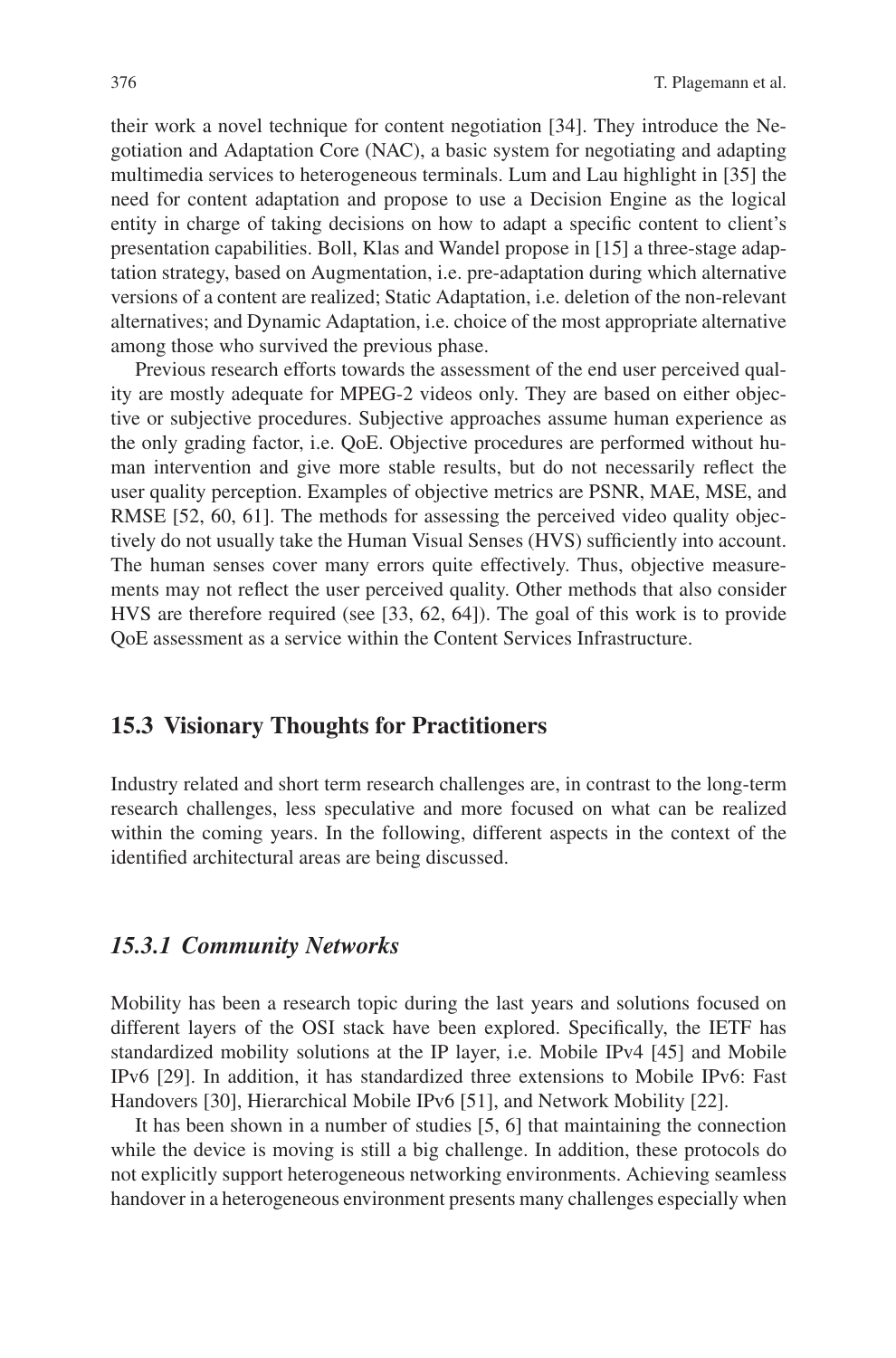considering multihoming. Multihoming [28] is a technique where the main objective is to increase reliability of Internet connections for networks or single nodes. This technique uses multiple interfaces connected to different ISPs. In this way, a multihomed node has different paths available for communication. Many research papers [18, 42, 49] have been published exploiting the benefits of multihoming in static nodes or networks. However, using multihoming in mobile and heterogeneous networking is a relatively new research topic that presents many challenges.

The IEEE 802.21 [23] is a recent effort of the IEEE that aims at enabling handover and interoperability between heterogeneous network types including both 802 and non-802 networks. The IEEE 802.11e task group has refined the 802.11 MAC to provide audio and video applications with QoS guarantees [9]. The recently approved version of IEEE 802.11e introduces an improvement on the DCF algorithm aiming to distinguish traffic categories.

Due to the distributed nature of IEEE 802.11 DCF, the protocol under review is also used for the case of multi-hop communication [14, 16]. Currently, the area of ad hoc and mesh networks [3, 10] enjoys the attention of a significant portion of the scientific community. Communication via multiple hops is closely linked with the problem of routing and is still a hot research topic. Here the knowledge of the available bandwidth in a given area is one of the key factors since most of these routing protocols support QoS based on the bandwidth available within an area.

Finally, in such an open scenario where network management and device's configuration relays on the users misbehavior detection and traffic anomaly detection, security threats such as Distributed Denial of Service (DDoS) attacks should be considered as a critical aspect. Misbehavior detection is especially important in WMN at MAC level while traffic anomaly detection covers the whole CDN.

## *15.3.2 Delivery Infrastructures*

The current challenge to improve P2P-based content delivery infrastructures consists in creating overlays that are better suited to the particular requirements of content services.

Delivery of traditional Web content to user communities may benefit from the possibility of clustering clients according to their network location. One such clustering may be helpful for efficiently moving content replicas or proxy caches towards those parts of the network where clients are more densely distributed. A research proposal for real-time Web clients clustering appeared in [32] and it is based on client IP addresses extraction from the Web server logs and clustering of addresses based on BGP routing information. One such approach may only be pursued in traditional CDNs, where the content provider and the CDN service provider closely cooperate to serve the content provider's objective of optimal content delivery.

The P2P model has been recently applied to Voice over Internet Protocol (VoIP) applications, such as Skype, proving its usefulness for both searching users location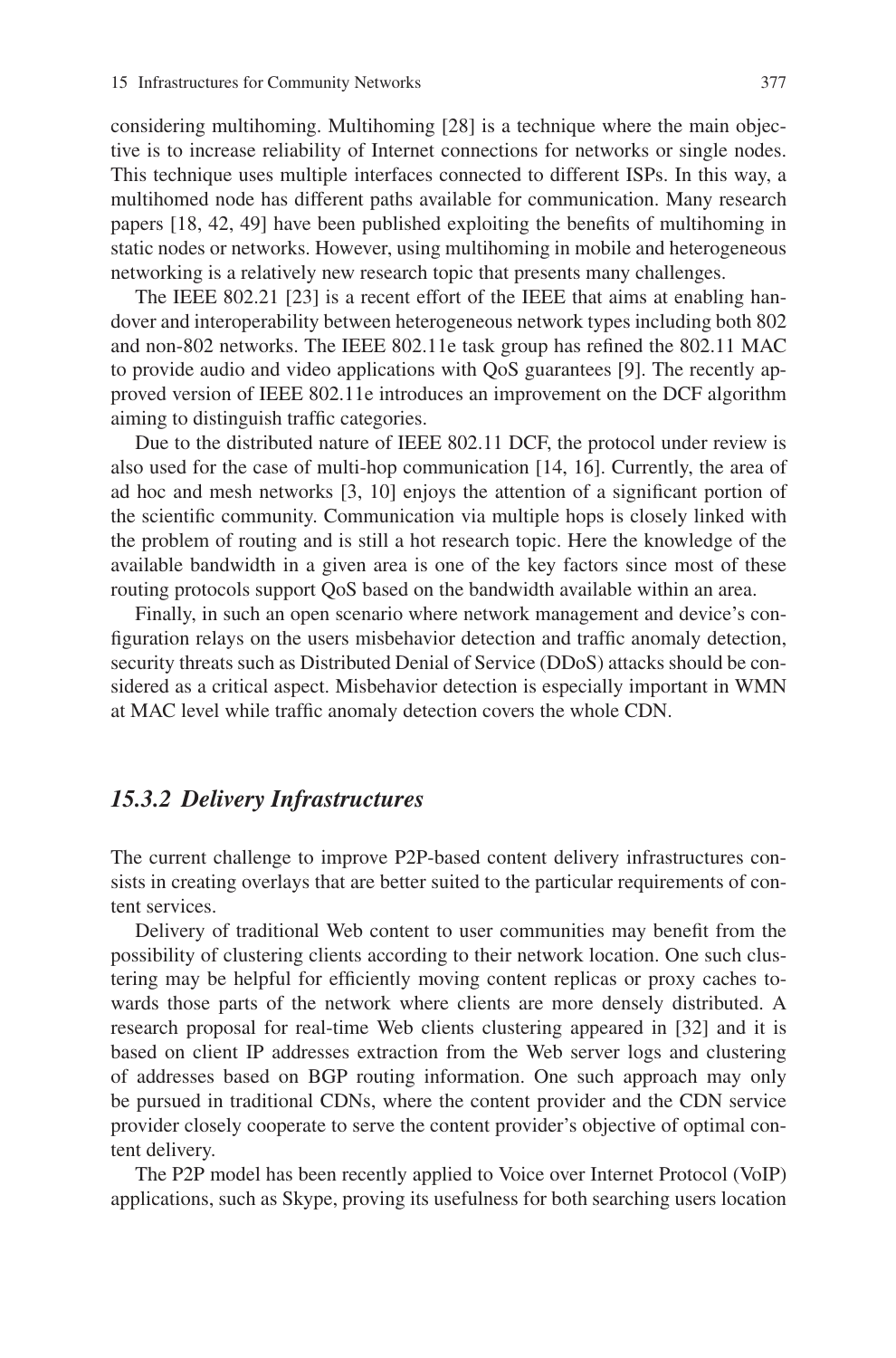and relaying voice packets. Selecting one or multiple suitable peers to relay voice packets is a critical factor for the quality, scalability, and cost of a VoIP system. However, Ren et al. [53] show that the network probing activity, required for peer selection, may affect the scalability of the whole application and its performance. To reduce the network overhead imposed by several uncorrelated P2P overlays, Nakao et al. [40] propose to establish some basic services into the network (*underlay*) to properly and efficiently support the creation of concurrent application-specific overlays.

Another challenge proposed by P2P applications is the tendency of the huge traffic they produce to "escape" the Traffic Engineering efforts of ISPs [55]. Recently it has been proposed [1] to try and pursue some form of cooperation between P2P applications and ISPs, in order to find a common benefit.

Finally, today's solutions for classical content delivery infrastructures are well designed considering the topology or the wide area network in which they serve. However, they are restricted in the sense that they are not concerned with the last mile to the client and the end user community infrastructures. They regard the last mile just as a link to the client and do not consider the topology of the network connecting the client to the content delivery infrastructure. The recent trends in technology clearly indicate that neighborhood networks and home networks will connect clients to the core CDN. The adaptation of the delivery path also in the neighborhood and end user networks and its proper integration with the wide-area distribution infrastructure is a problem that has yet to be systematically addressed. Combinations of P2P and classical CDNs seem to be one good starting point. Early work on this topic is presented by Cowan et al. [20].

#### *15.3.3 Content Services Network*

Content services that are available to typical community network members are mainly concerned with the consumption of audiovisual content, like RealPlayer and Windows Media player. Furthermore, content provisioning is possible through Web based services and streaming services. However, services and applications that are related to the creation and re-purposing of content, including management and editing are not available. Thus, the service offering is currently limited to the provision and consumption of media. Further, there is also little freedom for users to add their own content and create their own communities. Examples such as YouTube and MySpace show that there is a desire for sharing information and content between users. However, in contrast to these examples, in community networks there is a target "audience", i.e. the members of the community.

This implies that on the one hand there is a need for new services that give users more freedom in the way they interact and share content. On the other hand, there should be more services that allow users to create (new) content, set-up their own communities, and control their environment. This goes beyond the existing model (such as FlickR) where users are basically only able to manage and share the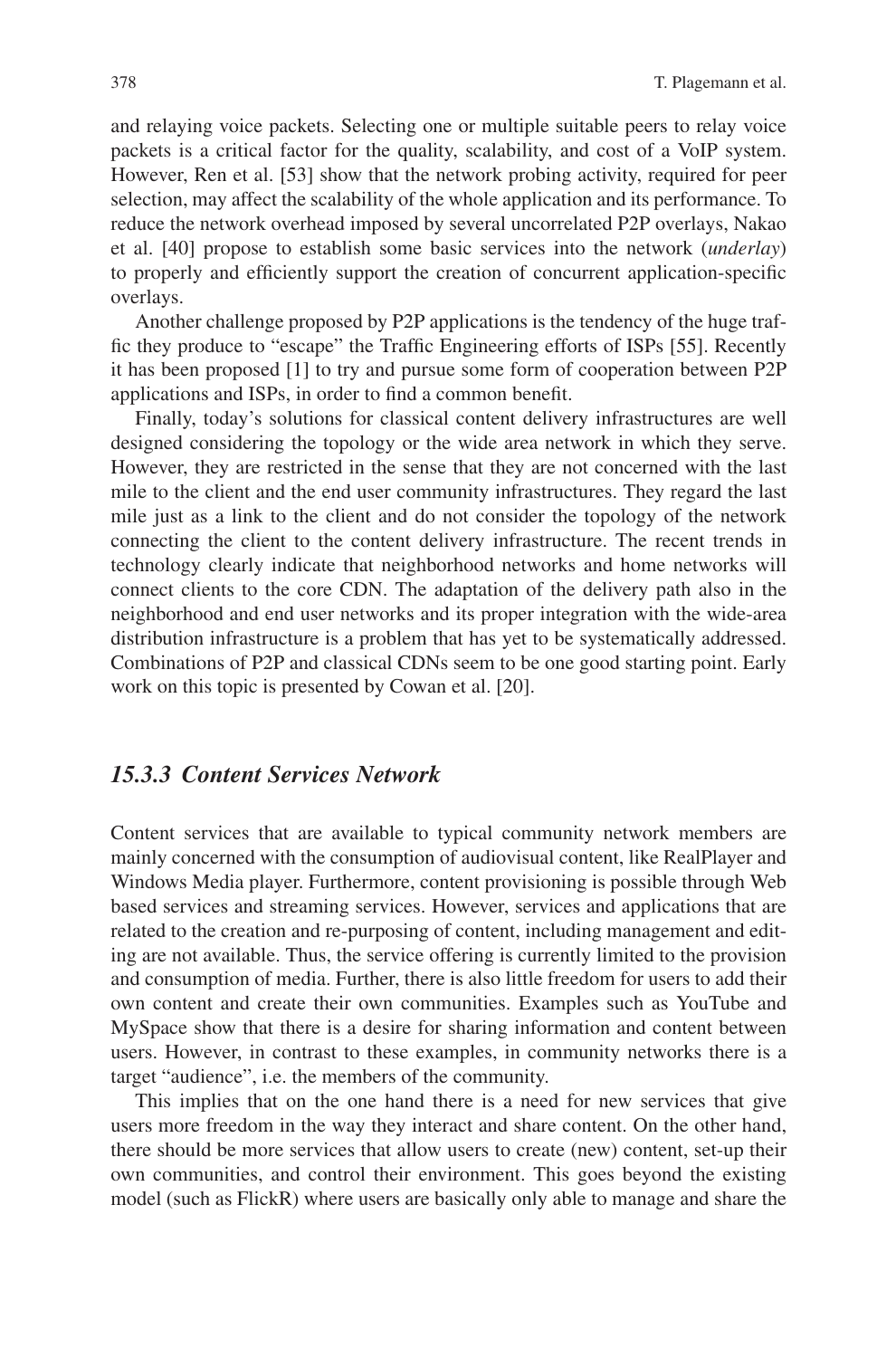content. In this new model, they would also be able to determine (to a certain extent) how content is delivered (e.g. over a video streaming service), what to do in case of insufficient resources (i.e. what kind of adaptation strategy should be applied), and even what kind of incentive mechanisms should be used. Thus, there should be two different basic service types, viz. the more traditional content services and the content and infrastructure support services. Especially the latter is not sufficiently provided at this moment.

In order to be open and compatible, in this context, it is important to have a service framework that allows different service providers to offer their content or support services. Inspired by the idea behind Web services, a proper content services network architecture needs to be developed so that it provides a framework in which all the different services for optimized delivery and content usage can be placed. This effectively provides an opportunity for commercial and private service providers to offer services in the longer term, within a community content network environment. Such a content service network framework effectively creates a market place for services alongside a more community oriented service provisioning. In order to achieve this fully, the open research questions in the next section have to be addressed first.

## **15.4 Future Research Directions**

In this section, the long term research challenges and some of the research directions that are followed by the CONTENT Network-of-Excellence to address these challenges are presented.

#### *15.4.1 Community Networks*

Today's research in content delivery related communication is, for instance, dealing with streaming, network caching, QoS, and P2P issues. These are well developed research areas with an established set of researchers addressing different parts of the problem space. For community-based content networks, WMN are becoming more and more important since they can be deployed without having to invest in an expensive wired infrastructure. However, there are still a number of research issues to be addressed in this context, e.g. regarding link quality, channel assignment and routing, gateway selection, etc. These have to be investigated before WMN can be a fully integral part of content networks. It is envisaged that integrated multihomed networks will be functional by the end of the decade, based on the research progress in WMN, network selection and other related research open issues.

In order to provide seamless communication, an *End-to-End (E2E) infrastructure* is required. This infrastructure will integrate different network types under a unifying architecture dealing with aspects such as E2E QoS provision, E2E QoS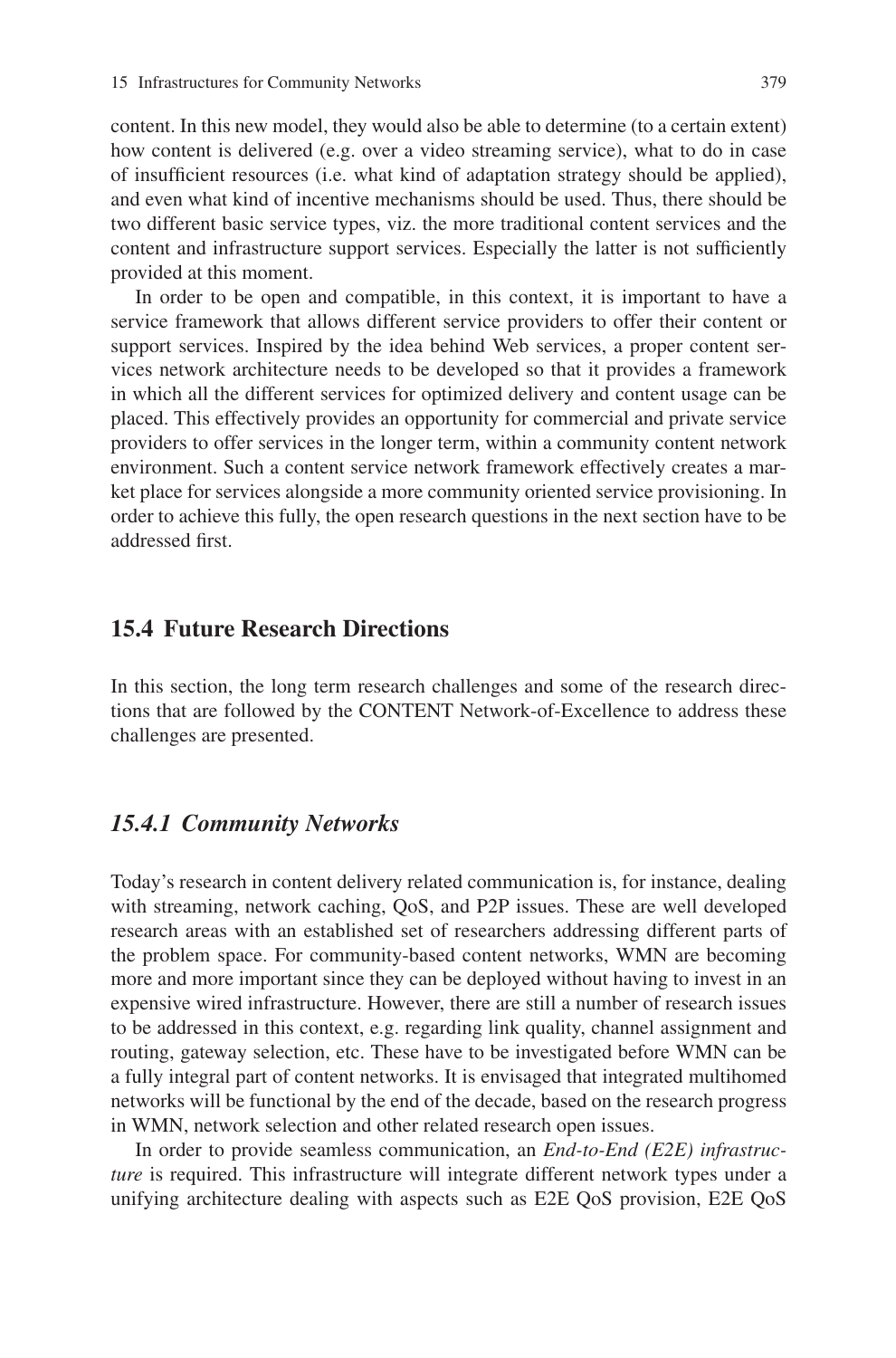routing, and traffic engineering. Another research strand is dealing with misbehavior detection and the protection of content networks from attacks. This research is going to result in *misbehavior-sensitive networks* that provide resilience mechanisms for the detection and protection of the network. A further, parallel development is the *autonomous distribution* of content. This includes autonomic communication architectures based on P2P principles. Issues here are related to the delivery, like P2P streaming, but also to trust, co-ordination and management aspects. Autonomic content delivery will also include certain service aspects (see below). Highly *interactive* applications within community content networks are still a major challenge. By the next decade we envisage that highly heterogeneous infrastructures based on different network types will be able to cope with this and provide the necessary support.

#### *15.4.2 Delivery Infrastructures*

The core challenge for future delivery and service infrastructures for community networks is to develop autonomic *Content Networks* (CNs) that integrate autonomic overlay structures and content services, like content management. CNs will improve the reliability and efficiency of traditional CDNs and reduce their management overhead. Furthermore, CNs will also extend the application spectrum of traditional solutions by, for instance, transparently supporting streaming media to mobile users, providing interactive multimedia applications, or adapting them to a community networking scenario. Research in this context requires dealing with the design of a novel architecture for autonomic CNs, including novel methods for linking content management with content delivery, and new protocols for the efficient transport of control information. Research issues that need to be addressed here are related to the actual delivery, but also how to appropriately orchestrate content management, services functions, and communications. The latter can be achieved using cross-layer information flow to better coordinate the different parts.

Current efforts are often only focused on a particular application domain, like VoD, IPTV, or Web browsing, and targeted towards fairly rigid dissemination structures. In contrast, future P2P technologies need to be adaptive and follow a more flexible approach than the rather constrained approaches in the context of a traditional CDN.

How to capture the systems aspects of the related processes and how to facilitate these developments through an appropriate architectural model have not been sufficiently investigated. Important in this context is that the content delivery infrastructure and the content management functionality are well synchronized. In order to achieve this, the area of cross-layer interaction plays a key role. This includes functional and interface work on interaction between the different layers of the communications architecture in order to facilitate the development and implementation of emerging ubiquitous content networks as well as enabling content management environments that allow faster production and easier access.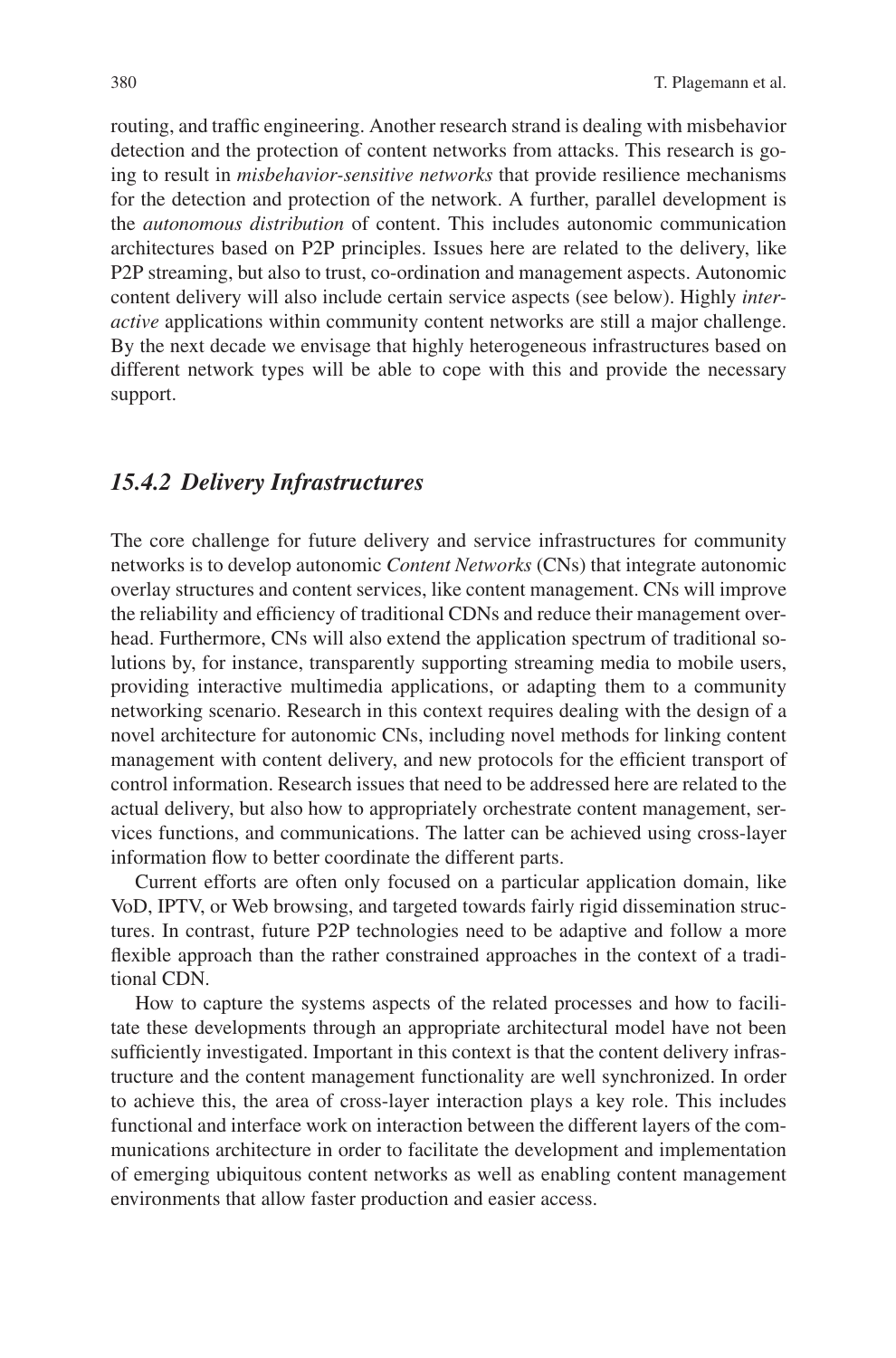Future research needs to expedite the convergence of content production and delivery, and bridge the technological gap between the two areas. As a consequence new possibilities for content creation, programme formats, and end-to-end content delivery within one framework are becoming possible.

One of the guiding principles to improve content delivery is adaptation to network conditions. If designed correctly, adaptation can lead to a much better system utilization and efficiency. However, using adaptation in two sub-systems that are independent of each other, i.e. using self-organizing cooperative caching schemes on top of adaptive overlays without any further precaution, can result in a situation where the adaptation at one level thwarts the adaptation carried out in the other system part. Furthermore, the conditions that can trigger adaptation consider only data that is derived through network measurements. Therefore, cross layer issues represent a particular challenge in this context.

#### *15.4.3 Content Services Networks*

While more advanced and better content services are needed for the future, it is also important to structure them in a way that allows to combine existing service instances to more complex services. Different service providers can offer services ranging from infrastructure support to actual content provision. The former, for example, can include a service providing a live video streaming infrastructure according to a specified Service Level Agreement (SLA). This service in turn can make use of other infrastructure services (e.g. a QoE assessment service). A user or community group could rent such a service for the distribution of their content and effectively create a content delivery service on top of it.

In order to establish such a framework the supporting concepts and underlying architecture have to be well specified while still leaving room for flexible service provisioning. The services within such a framework themselves form a content services network with each service providing a distinct, self-contained service function. Services can be distributed throughout the infrastructure and form a mesh of coordinated mechanisms using either standard service interfaces for their coordination or service specific protocols. The role of the content service architect is to allow different services to be placed into the overall service framework and make them part of the content network infrastructure. Services in this context range from *infrastructure services* (e.g. QoS and QoE assessment) over *delivery support services* (such as transcoding and content adaptation), to *content centric services* (e.g. video summarization and indexing).

The service architecture follows a generic Service Oriented Architecture (SOA) model. The service model provides a generic service specification that deals with aspects all content services have to conform to. This description leaves sufficient scope for individual services to provide their own specification detailing the full service interface and functionality. A content service has to provide a set of interfaces through which it communicates with other services or applications. The internal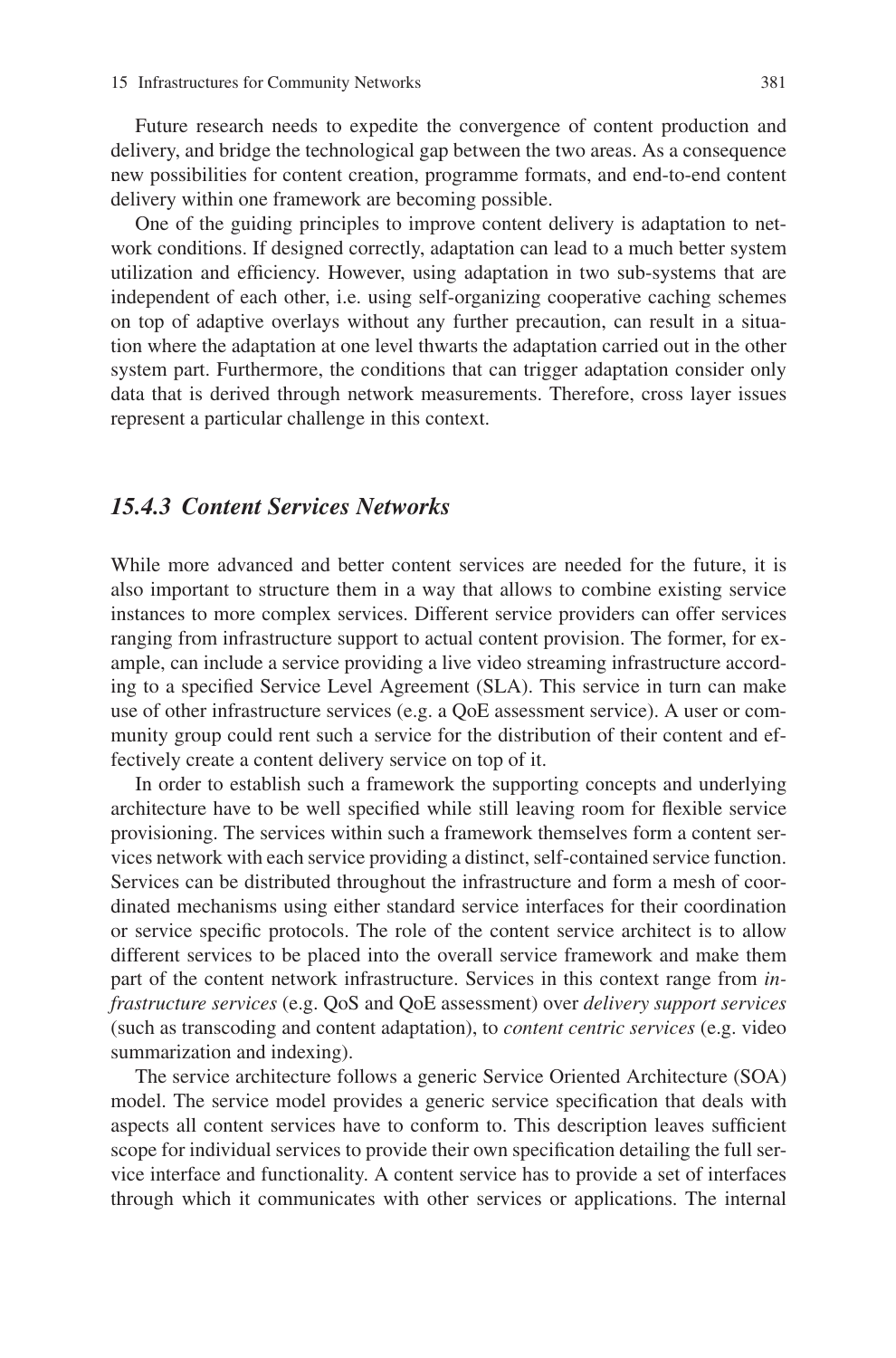organization and service structure is not part of this model, neither is the service specific interface description or service specific functionality specification.

A service can be stateful or stateless. Stateful services have to provide an interface to the service user to query the state of its execution. It should also be possible to enter into an agreement about the provisioning of QoS. This requires the specification of an SLA. The SLA itself is service specific and its format needs to be specified in the service description. Context awareness refers to the services that take information from the application or environmental context to control and manage the service. Through cross-layer interaction the service retrieves information from underlying layers and system components. Through this it becomes more aware of the system environment and can either adapt or try to influence the underlying components. User interaction allows the specification of preferences by the user in order to adapt the service to user needs. Figure 15.3 shows the generic content service model.



**Fig. 15.3** Content service model

The content service framework provides the context within which the services are placed. Crucial in the context of the service framework is the service description and its representation within the service registry. Services can use other services through this service registry via standard interfaces. Such an approach allows dynamic and automatic composition of content services and opens up new business opportunities for brokerage services.

#### *15.4.4 Cross Layer Issues*

It is generally accepted in the research community that besides their advantages, layered system architectures have also clear disadvantages. In order to enable resource aware distributed applications, access to network layer information is necessary. Cross layered approaches are used to achieve this kind of awareness beyond layer interfaces, but they are designed for particular solutions. Thus, understanding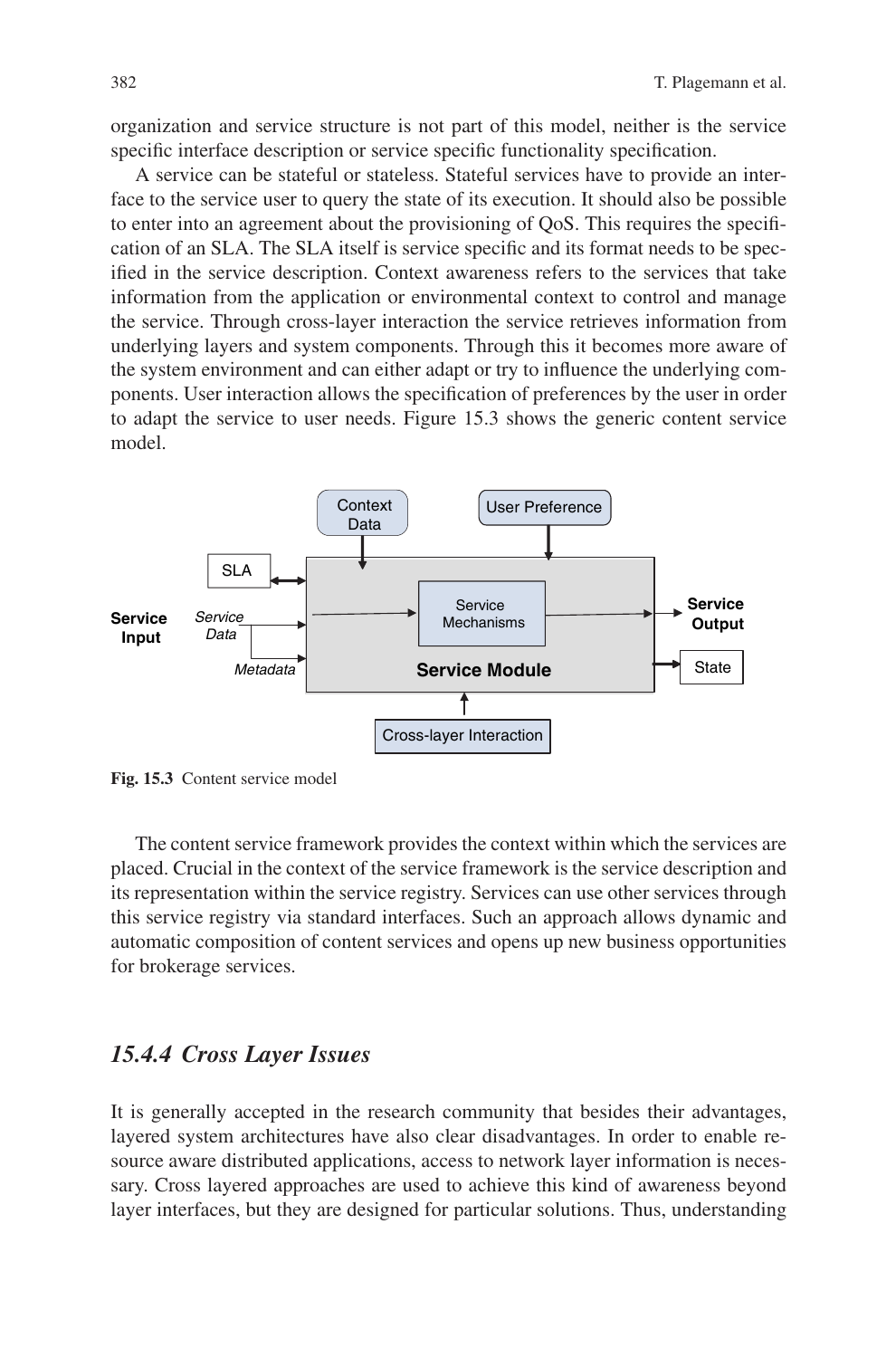and developing a better architectural solution than strict layering is an important research challenge in general. However, cross layer issues are especially important in the context of future CNs for community networks since autonomic solutions, like self-adapting functions, need to be applied. As mentioned earlier, independent adaptation of different functions might influence each other since they share resources. For instance, both might have an impact on network traffic. The first step towards addressing this challenge is to identify a set of metrics for each layer, including QoS parameters and resource consumption parameters and to model their dependencies between the layers. This first step seems trivial, but to carry it out successfully, this set of metrics and their definitions need to be accepted and used by the entire research community working in this area. Nowadays, many different and incompatible metrics and definitions are used. Modeling the dependency among parameters needs also to include the understanding of the functional behavior of the system elements. To provide the proper tools for this challenge, the CONTENT Networkof-Excellence investigates the development of a generic benchmarking suite for CNs following a modular approach in which the different levels of a CN might be considered as the system under test and the other levels represent the environment and the workload.

## **15.5 The CONTENT Approach**

The CONTENT architectural framework does not provide a blueprint for the implementation of community based content networks, it much rather provides guidelines and develops basic principles according to which such networks can be developed. In order to validate the proposed principles and mechanisms within the framework a number of aspects are currently being assessed. The strategy hereby is to implement key elements and assess their performance through measurements and simulations. This is carried out in the context of the three architectural layers, or in the case of cross layer activities, related to inter-layer aspects. We illustrate this in the following with three sample research activities and results in CONTENT.

At the community network level, simulation and measurement in a real testbed is being used for studying performance and QoS in the case of mobile terminals performing both vertical and horizontal handovers. Also simulation is used to validate new proposals for available bandwidth estimation in wireless networks. Finally, measurements in real testbeds are being made to analyze and define the appropriate metrics for QoS at network level and other metrics which may be useful for upper layers. As a sample of the preliminary results obtained, Fig. 15.4 shows a comparison of the instantaneous available bandwidth estimation in a community network using both the *pathChirp* tool and our proposal. The proposal under study is based on in-line measurements and does not provoke congestion to make the estimation of the available bandwidth. The graph shows how this new proposal behaves and approximates the real available bandwidth.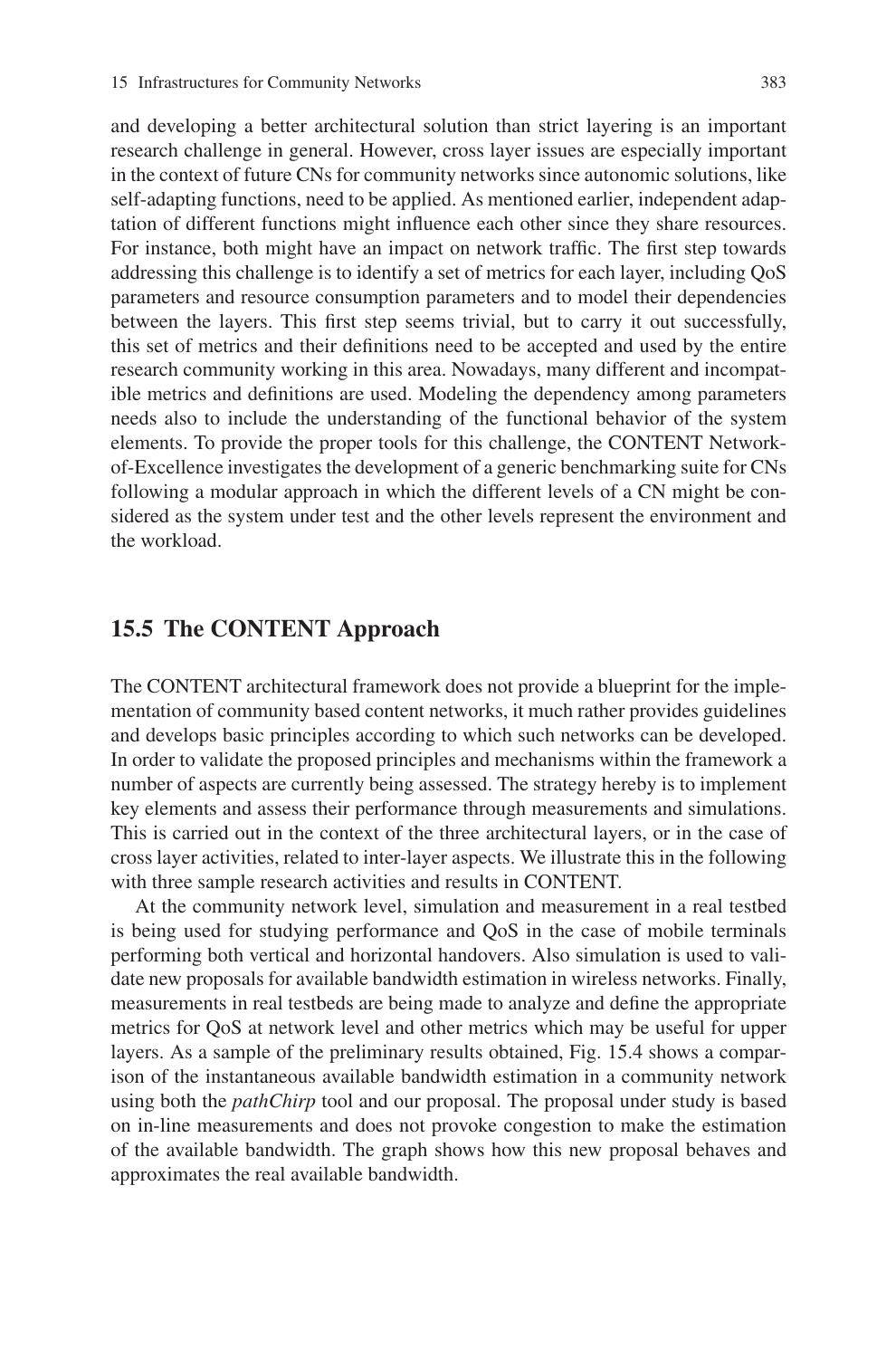

**Fig. 15.4** Available bandwidth estimation

As part of the delivery infrastructure the principles of P2P caching are for example being investigated. Initial work in this area has focused on how P2P caches can be structured, dynamically established, and how the different elements are coordinated. The goal of P2P caching is to bring content close to the user. However, in contrast to "normal" caching, caches are not required after a content item has reached a certain popularity since at this stage it will be widely available in the vicinity. The idea is that peers are elected (based on request frequency) to join the P2P cache. Content is cached according to requests and after this content is available, it is taken from the cache. A simulation study has been carried out assuming between 5000 and 7000 nodes and different download scenarios. The study shows that the major overhead is caused by coordination interaction between the caching nodes. This is offset by bandwidth savings due to bringing content closer. It is also found that the bandwidth that can be saved is considerable, whereas the additional effort is marginal. However, the size of the content items and access patterns are crucial. Further work can be carried out to establish how this changes with varying download speeds and content penetration scenarios.

Besides the use of simulation tools, some prototypes are being developed to show the applicability of the research results in a realistic scenario in the field of content delivery in community networks. Several application scenarios are identified, based on existing commercial services, to validate the architectural framework. In particular, we investigate a VoD application scenario that enhances a community Web portal with video and by building a P2P application as add-on to their client-based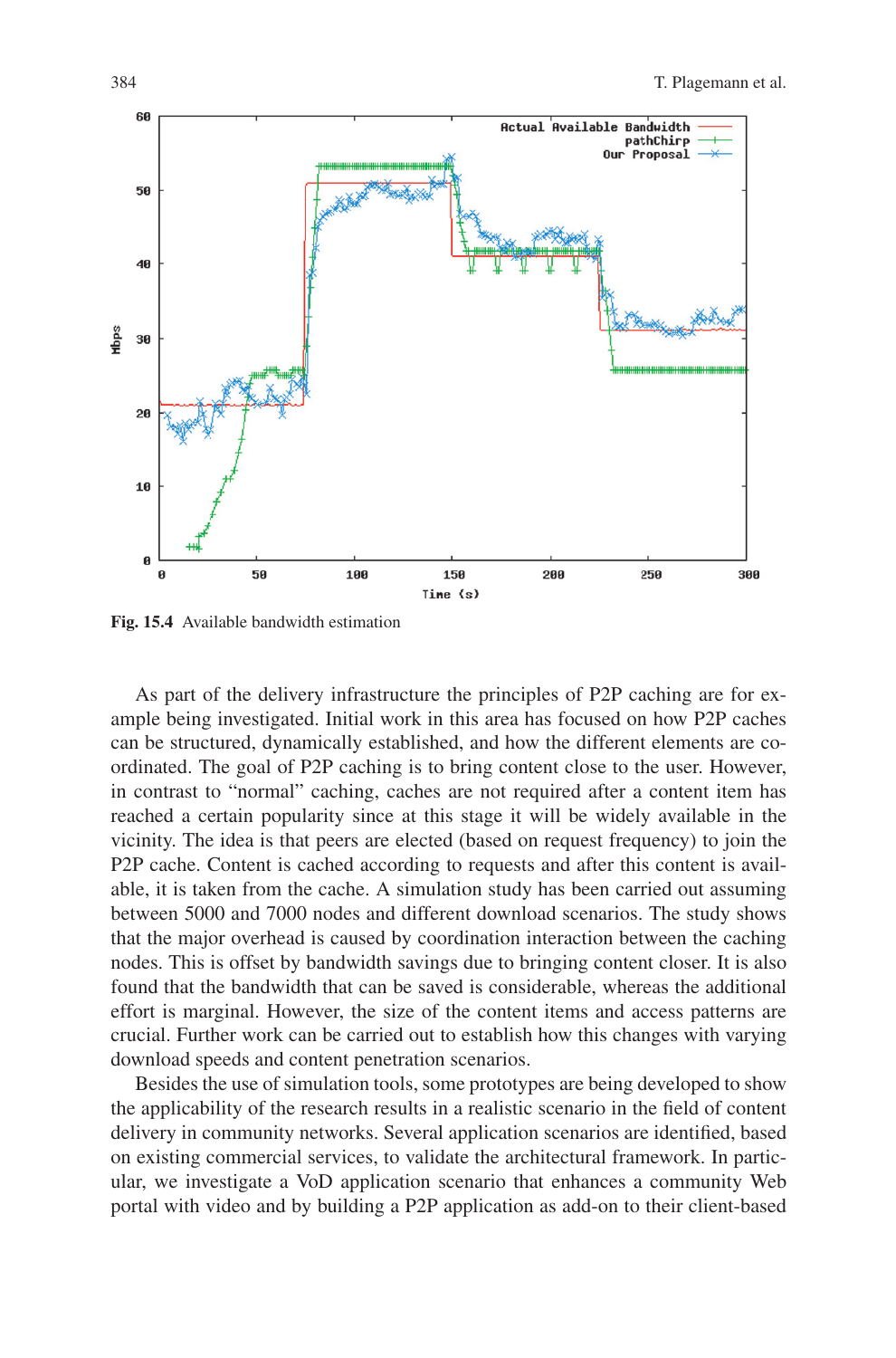community portal. Both the community members and the community provider can offer videos for downloading. These videos can be for free or paid content. For example, a golf player's community can offer typical paid content such as professional golf videos (e.g. report of a PGA tournament). It can also offer private videos but paid content (e.g. a video of a golf trainer about how to improve your practice) or totally free content.

## **15.6 Conclusion**

Community networks provide many opportunities for new content services as well as for the communication and interaction of community members. In this model the community members provide the resources in terms of networks and nodes, e.g. in the form of wireless mesh networks, and they provide, manage, and use content. Since these are typical end users that do not necessarily have special training in network management and system administration, autonomic solutions at the network and overlay level are very important to reduce the necessary human intervention in order to establish and maintain content delivery infrastructures. Wireless networks and mobility play an important part in these delivery infrastructures. Therefore, it is important that services can be dynamically adapted to available resources. To provide the foundation for self-adapting solutions, one of the most important research challenges is to understand and model cross layer interactions and dependencies among functions and among metrics. Furthermore, services need to be dynamically composed out of simple service instances to exactly provide the services that is required by the users with respect to their functional needs and the available resources.

**Acknowledgements** This work has been supported by the CONTENT Network-of-Excellence, which is funded by the European Commission in the 6th Framework Programme (Project No. IST-FP6-038423). It includes contributions from all project partners. Therefore, the authors would like to especially thank their colleagues from University Pierre and Marie Curie (Paris 6), University of Coimbra, National and Kapodistrian University of Athens, Technische Universitat Darmstadt, ¨ AGH University of Science and Technology, and Delft University of Technology.

#### **References**

- 1. Aggarwal V, Feldmann A, Scheideler C (2007) Can ISPS and P2P users cooperate for improved performance. SIGCOMM Computer Communications Review, Vol. 33, no. 3, pp. 29–40
- 2. Akkiraju R, Farell J, Miller JA, Nagarajan N, Sheth A, Verma K (2005) Web Service Semantics - WSDL-S. W3C Workshop on Frameworks for Semantics in Web Services
- 3. Akyildiz IF, Wang X, Wang W (2005) Wireless mesh networks: a survey. Computer Networks, Vol. 47, no. 4, pp. 445–487
- 4. http://www.amherstma.gov/departments/Information Technology/community wireless.asp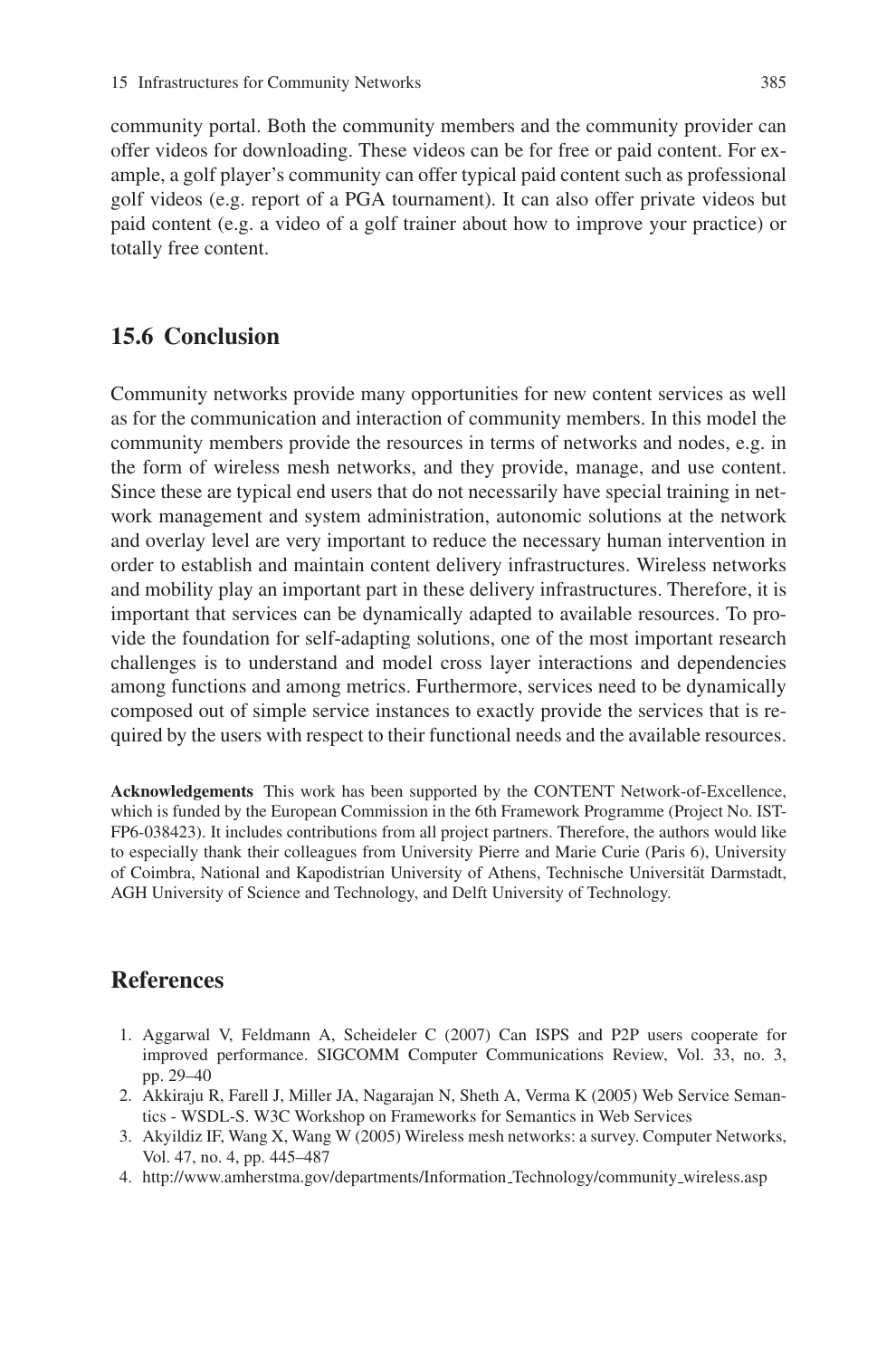- 5. Aparicio AC, Serral-Gracia R, Jakab L, Domingo-PascualJ (2005) Measurement Based Anal- ` ysis of the Handover in a WLAN MIPv6 Scenario. Dovrolis C (Ed.): Passive and Active Measurements 2005 Boston USA, LNCS 3431, pp. 207–218
- 6. Aparicio AC, Julian-Bertomeu H, Núñez-Martínez J, Jakab L, Serral-Gracià R, Domingo-Pascual J (2005) Measurement-Based Comparison of IPv4/IPv6 Mobility Protocols on a WLAN Scenario. Networks UK, Publishers of the HET-NETs '05 Technical Proceedings (ISBN 0-9550624-0-3) Ilkley, UK
- 7. Austin D, Barbi A, Ferris C, Garge S (2004) Web Services Architecture Requirements. W3C Working Group Note, http://www.w3.or/TR/wsa-reqs/
- 8. Banerjee S, Lee S, Bhattacharjee B, Srinivasan A (2003) Resilient multicast using overlays. In Proceedings of the 2003 ACM SIGMETRICS international conference on Measurement and modeling of computer systems, pp. 102–113, New York, NY, USA, ACM Press
- 9. Joe I, Batsell SG (2000) Reservation CSMA/CA for Multimedia Traffic over Mobile Ad-hoc Networks. ISCC'2000, Antibes – Juans les Pins, France
- 10. Aguayo D, Bicket J, Biswas S, Judd G, Morris R (2004) Link-Level Measurements from an 802.11b Mesh Network. Proc. of ACM SIGCOMM 2004, Portland, Oregon, USA
- 11. Battle S, Bernstein A, Boley H, Grosof B, Gruninger M, Hull, R, Kifer M, Martin D, McIlraith S, McGuinness D, Su J, Tabet S (2005) Semantic Web Services Framework (SWSF) Overview Version
- 12. Bawa M, Deshpande H, Garcia-Molina H (2002) Streaming live media over peers. HotNets-I, Princeton, NJ, pp. 107–112
- 13. Berbner R, Heckmann O, SteinmetzR (2005) An Architecture for a QoS driven Composition of Web Service based Workflows. Proceedings of Networking and Electronic Commerce Research Conference (NAEC2005) Riva del Garda, Italy
- 14. Biswas S, Morris R (2005) Opportunistic Routing in Multi-Hop Wireless Networks. Proceedings of SIGCOMM 2005, Philadelphia, PA, USA, pp. 69–74
- 15. Boll S, Klas W, Wandel J (1999) A cross-media adaptation strategy for multimedia presentations. Proceedings of the seventh ACM International Conference on Multimedia (Part 1), pp. 37–46, New York, NY, USA
- 16. Broch J, Maltz DA, Johnson DB, Hu YC, Jetcheva J (1998) A performance comparison of multi-hop wireless ad hoc network routing protocols. Mobile Computing and Networking, pp. 85–97
- 17. Chu YH, Rao SG, Seshan S, Zhang H (2002) A Case for End-System Multicast. In IEEE Journal on Selected Areas in Communications, special issue on Network Support for Multicast Communications, Vol. 20, Issue 8, pp. 1456–1471
- 18. Cidon I, Rom R, Shavitt Y (1999) Analysis of multi-path routing. IEEE/ACM Transactions on Networking, Vol. 7, no. 6, pp. 855–867
- 19. Dean M, Connolly D, van Harmelen F, Hendler J, Horrocks I, McGuinness DL, Patel-Schneider PF, Stein LA (2002) OWL Web Ontology Language 1.0 Reference. W3C Working Draft
- 20. Cowan DD, Mayfield CI, Tompa FW, Gasparini W (1998) New role for community networks. Communications of the ACM, Vol. 41, Issue 4
- 21. Darlagiannis V, Mauthe A, Steinmetz R (2006) Sampling Cluster Endurance for Peer-to-Peer based Content Distribution Networks. Proceedings of Multimedia Communication and Networking (MMCN 2006, part of IS&T/SPIE Electronic Imaging 2006 Symposium)
- 22. Devarapalli V, Wakikawa R, Petrescu A, Thubert P (2005) Network Mobility (NEMO) Basic Support Protocol. RFC 3963
- 23. Dutta A, Das S, Famolari D, Ohba Y, Taniuchi K, Kodama T, Shulzrinne H (2005) Seamless Handover across Heterogeneous Networks - An IEEE 802.21 Centric Approach. Proceedings of WPMC2005
- 24. ebXML Registry Services and Protocols, Committee Draft 01 (2005)
- 25. http://www.fon.com
- 26. C. Gkantsidis, T. Karagiannis, P. Rodriguez, M. Vojnovic Planet Scale Software Updates, ACM/SIGCOMM'06, Pisa. Sep 2006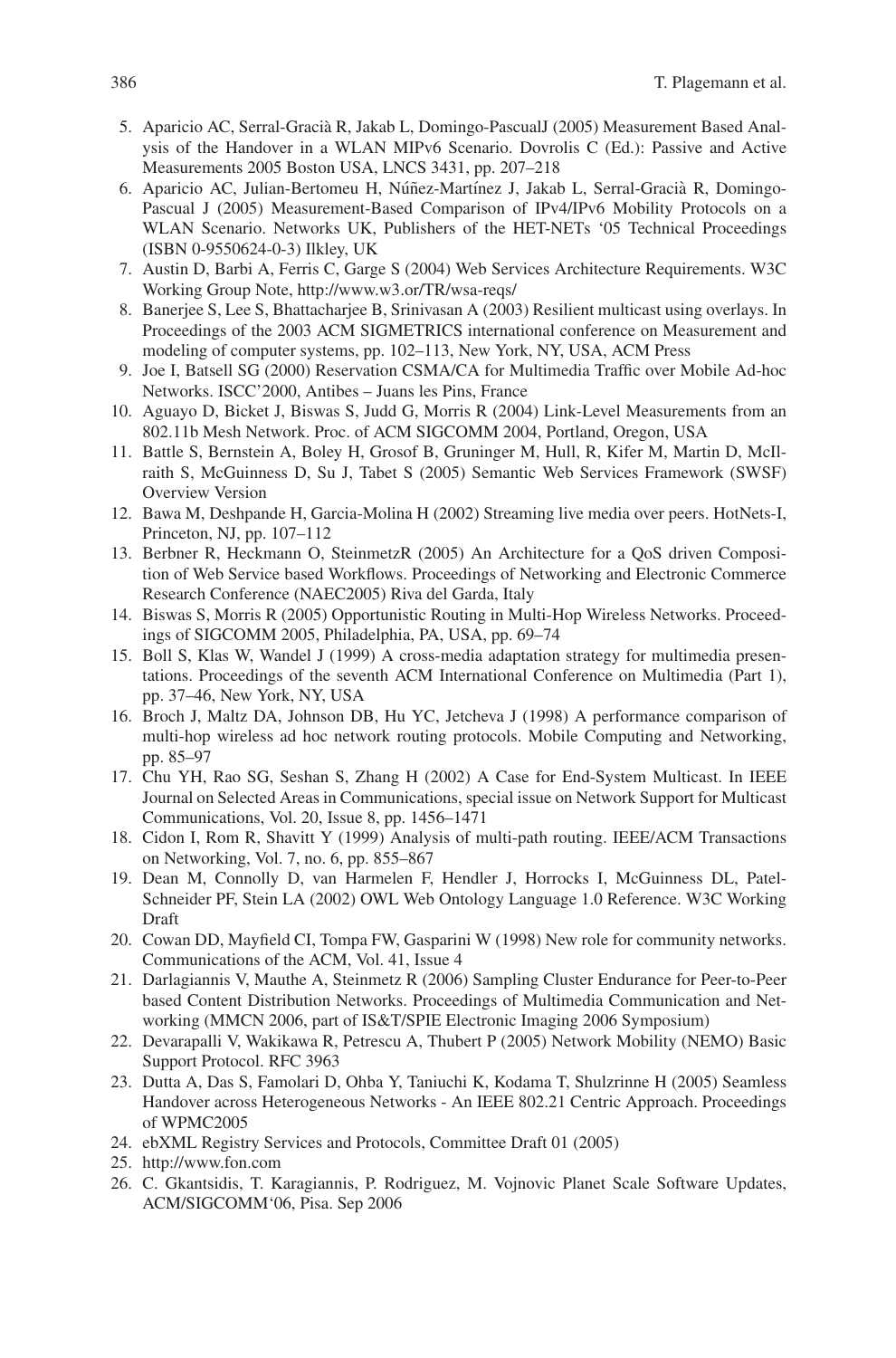- 15 Infrastructures for Community Networks 387
- 27. C. Gkantsidis and P. Rodriguez, Network Coding for Large Scale Content Distribution, IEEE/INFOCOM'05, Miami. March 2005.
- 28. G. Huston, Architectural Approaches to Multi-homing for IPv6, RFC 4177, 2005
- 29. Johnson D, Perkins C, Arkko J (2004) IP Mobility Support for IPv6. RFC 3775
- 30. Koodli R, ed (2005) Fast Handovers for Mobile IPv6 RFC 4068
- 31. Kostic D, Rodriguez A, Albrecht J, Vahdat A (2003) Bullet: high bandwidth data dissemination using overlay mesh. ACM SIGOPS Operating Systems Review, ACM SOSP
- 32. Krishnamurthy B, Wang J (2000) On network-aware clustering of Web clients. Proceedings of ACM SIGCOMM
- 33. Kuhmünch C, Kühne G, Schremmer C, Haenselmann T (2001) Video-scaling algorithm based on human perception for spatio-temporal stimuli. Technical Report Lehrstuhl Praktische Informatik IV, University of Mannheim, Germany
- 34. Lemlouma T, Layada N (2003) Media resources adaptation for limited devices. Proceedings of the 7th ICCC/IFIP International Conference on Electronic Publishing, Universidadedo Minho, Portugal
- 35. Lum WY, Lau FCM (2002) A context-aware decision engine for content adaptation. IEEE Pervasive Computing, 1(3):41–49
- 36. Manola F, Miller E (2004) RDF Primer. W3C Recommendation
- 37. Martin D, ed (2003) OWL-S: Semantic Markup for Web Services. Technical Overview (associated with OWL-S Release 1.1)
- 38. Microsoft Corporation I (2004) Web Services Dynamic Discovery (WS-Discovery)
- 39. Mohan R, Smith JR, Li CS (1999) Adapting multimedia internet content for universal access. IEEE Transactions on Multimedia, 1(1):104–114
- 40. Nakao A, Peterson L, Bavier A (2003) A Routing Underlay for Overlay Networks. Proceedings of the ACM SIGCOMM Conference
- 41. http://wiki.ninux.org/
- 42. Ogier R, Ruenburg V, Shacham N (1993) Distributed algorithms for computing shortest pairs of disjoint paths. IEEE Transactions on Information Theory, Vol. 93, no. 2, pp. 443–456
- 43. (2006) Wi-Fi service breaches ISP conditions. OUT-LAW News, 27/09/2006. http://www.outlaw.com/page-7335
- 44. Parker A (2005) P2P: Opportunity of Thread. Panel presentation at IEEE Workshop on Web Content Caching and Distribution, Sophia Antipolis, France
- 45. Perkins C (2002) IP Mobility Support for IPv4. RFC 3344
- 46. PlanetLab: http://www.planet-lab.org/
- 47. PPLive web site, http://www.pplive.com.
- 48. PPStream web site, http://www.ppstream.c
- 49. Raju J, Garcia-Luna-Aceves JJ (1999) A new approach to on-demand multipath routing. IEEE **ICCCN**
- 50. Silverston T, Fourmaux O (2006) Source vs Data-Driven Approach for Live P2P Streaming. Proceedings of IEEE ICN 2006, Mauritius
- 51. Soliman H, Castelluccia C, Malki EK, Bellier L (2005) Hierarchical Mobile IPv6 Mobility Management (HMIPv6). RFC 4140
- 52. Stockhammer T, Hannuksela MM, Wiegand T (2003) H.264/AVC in Wireless Environments. IEEE Transactions on Circuits and Systems for Video Technology, Vol. 13, Issue 7, pp. 657–673
- 53. Ren S, Guo L, Zhang X (2006) ASAP: an AS-Aware Peer-relay protocol for high quality voIP. Proceedings of the 26th International Conference on Distributed Computing Systems (ICDCS'06), Lisbon, Portugal
- 54. Rosson MB, Carroll JM (1998) Network communities, community networks. CHI 98 conference summary on Human factors in computing systems CHI '98
- 55. Seetharaman S, Ammar M (2006) On the Interaction between Dynamic Routing in the Native and Overlay Layers. IEEE INFOCOM
- 56. SOPcast web site, http://www.sopcast.com.
- 57. http://tibtec.org/?q=node/60